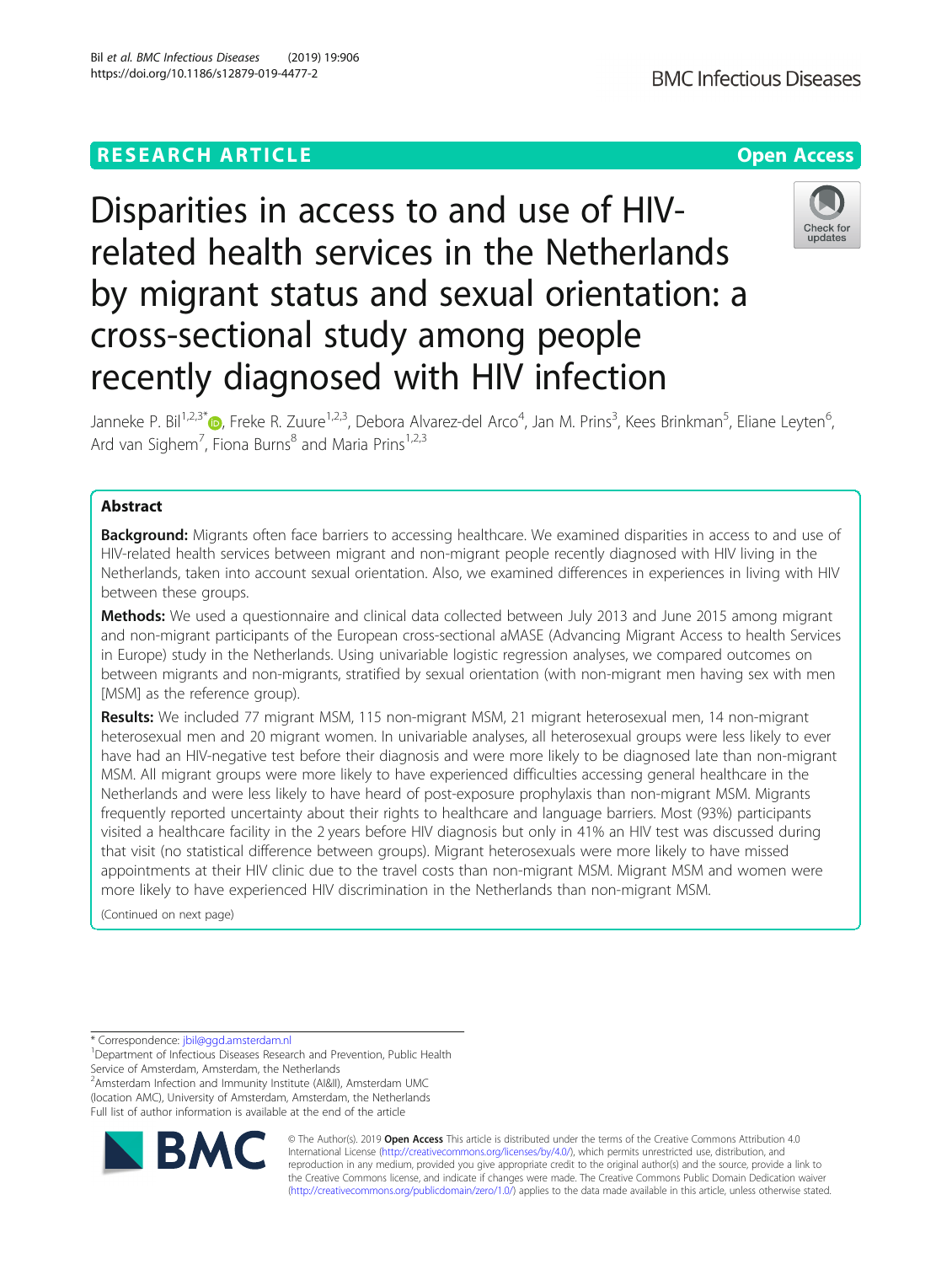# (Continued from previous page)

Conclusion: Disparities in access to and use of HIV-related health services and experiences exist by migrant status but also by sexual orientation. Our data suggests heterosexual men and women may particularly benefit from improved access to HIV testing (e.g., through provider-initiated testing), while migrant MSM may benefit from improved access to HIV prevention interventions (e.g., pre-exposure prophylaxis).

Keywords: Migrants, HIV/AIDS, Health services, Epidemiology

# Background

Migrants represent a significant group in the HIV epidemic across Europe, including in the Netherlands [[1](#page-11-0)–[3\]](#page-11-0). An estimated 22,900 people were living with HIV in the Netherlands in 2017, with 89% diagnosed and linked to care, 92% of those in care were on combination antiretroviral therapy (cART) and of those on ART 95% were virally supressed [[4](#page-11-0)]. Almost half (43%) of all HIV-positive people in care in the Netherlands in 2017 were born outside of the Netherlands [\[4\]](#page-11-0) and data suggest that migrants are doing less well in the cascade of care. HIV-positive people originating from South-East Asia, sub-Saharan Africa, Surinam, the Caribbean or Latin America were more likely to enter clinical care with late-stage infection (clinical AIDS event or a CD4-count <  $350$  cells/mm<sup>3</sup>) or an advanced HIV infection (AIDS or CD4-count  $<$  200 cells/mm<sup>3</sup>) than those of Dutch origin [\[5\]](#page-11-0). In the Netherlands, migrants are also more likely to have higher rates of lost to follow-up from HIV care [\[6](#page-11-0)], a longer time to virological suppression after combination antiretroviral therapy (cART) initiation, and higher risk of treatment failure [[4](#page-11-0)] than those of Dutch origin. These data are in line with findings across the European Union/Economic Area [\[3](#page-11-0)] and suggest migrants face barriers in accessing and utilizing HIV health services. Hence, we need to better understand the specific barriers migrants face. Such data guide the development of strategies aimed at improving HIV prevention measures as well as optimising individual and public health outcomes.

The advancing Migrant Access to health Services in Europe (aMASE) study was set up to examine access to and use of HIV-related health services and identify structural, cultural and financial barriers to HIV prevention, diagnosis and treatment among several migrant groups living in Europe [[7\]](#page-11-0). Results of the aMASE study suggest opportunities for HIV testing and prevention are still being missed among migrants living in Europe [[8](#page-11-0)– [10\]](#page-11-0). However, the extent to which this differs between migrants and non-migrants and according to their sexual orientation is not well known. Therefore, this study aims to examine differences in access to and use of HIVrelated health services between migrants and nonmigrants recently diagnosed in the Netherlands, taken into account their sexual orientation. In addition, we examined differences in experiences in living with HIV between these groups.

# Methods

# Study design and procedures

A cross-sectional study was conducted among migrant and non-migrant individuals living with HIV in the Netherlands. Migrants were included in the clinic survey of the aMASE study, as described in detail elsewhere [\[7\]](#page-11-0). In summary, the aMASE study was conducted between July 2013 and June 2015 in nine European countries. Migrants were included if they were diagnosed with HIV within 5 years of recruitment, aged  $\geq$  18 years, foreign-born and resident in the country of recruitment for > 6 months, and able to complete, either alone or supported, a computer-assisted self or personal interview in any one of the 15 languages available. For the present study, we used data collected at all participating HIV outpatient treatment clinics in the Netherlands (Amsterdam UMC [location AMC], OLVG in Amsterdam and Haaglanden Medisch Centrum, in The Hague). In addition to the aMASE data collection among migrants, in the Netherlands all non-migrants (i.e., those born in the Netherlands) who attended any of the three HIV outpatient treatment clinics during the same study period and were diagnosed with HIV within 5 years and aged  $\geq$  18 years were also asked to participate.

Participants completed a questionnaire on HIV-related services (which included access to HIV testing and healthcare pre-diagnosis and access to treatment and ongoing care after HIV diagnosis) and experiences. Clinical data were obtained from the national ATHENA (AIDS Therapy Evaluation in the Netherlands) HIV cohort database [[4\]](#page-11-0). For people who declined to participate, we collected data on age, country of birth, sexual orientation and reason for decline.

### Variables

# Socio-demographic characteristics and migration history

Characteristics included self-reported sexual orientation, self-defined ethnicity, educational level, current work status, income level, age, household hunger in the past 4 weeks and attending religious services. Migration history included years since migration, age at migration, region of birth and immigration status.

# Access to HIV testing and healthcare pre-diagnosis

We measured factors related to HIV diagnosis, HIV testing behaviour, access to care and awareness of post-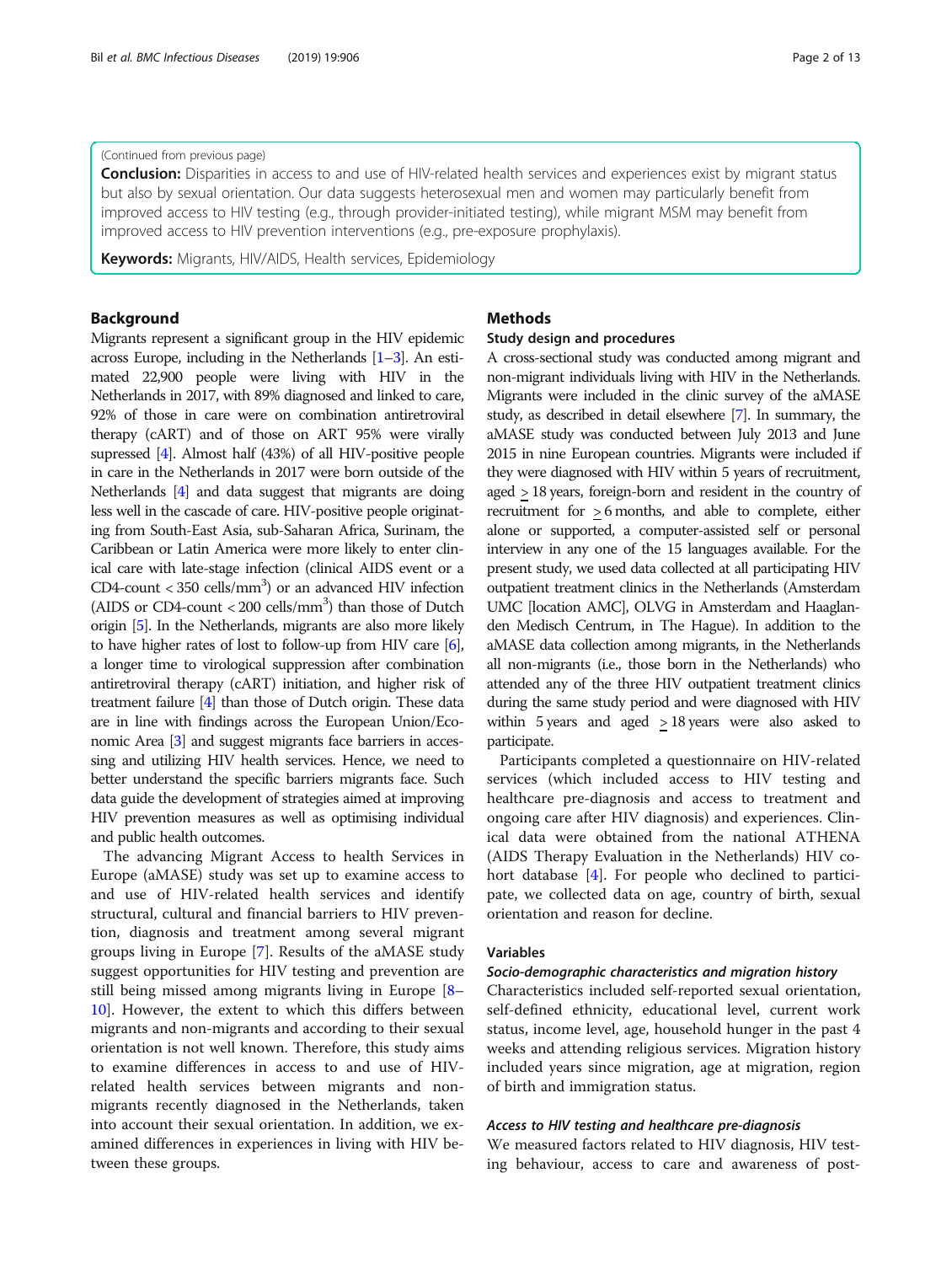exposure prophylaxis (PEP). Factors related to HIV diagnosis included: age at HIV diagnosis, years since HIV diagnosis, location of HIV diagnosis, reason for HIV test, CD4 count and late stage HIV infection at HIV diagnosis. Among migrants we also collected data on the years between migration to the Netherlands and HIV diagnosis, country of HIV diagnosis and country of previous HIV negative test. Factors related to HIV test behaviour included: ever had an HIV test before HIV diagnosis and years between previous negative HIV test and HIV diagnosis. Variables measuring access to care included registration at a general practitioner (GP) in the Netherlands (GPs are the first point of access to healthcare in the Netherlands), healthcare usage in the Netherlands in the 2 years before HIV diagnosis and experienced difficulties accessing healthcare in the Netherlands. Among those who used healthcare in the Netherlands, we asked which healthcare professionals were visited and whether or not an HIV test was discussed during these visits.

# Access to treatment and ongoing care

We measured use of cART, time between HIV diagnosis and starting cART, self-reported cART adherence and self-reported difficulty to take HIV medication on a regular basis. Furthermore, participants were asked if they ever missed an appointment at the HIV clinic due to the travel costs.

### Experiences in living with HIV

Participants were asked if they had disclosed their HIV status to their steady partner or to friends and family, if they received HIV support through any non-governmental organizations (NGOs), and if they ever felt discriminated in the Netherlands because of their HIV status, ethnicity, race or origin, or sexuality.

### Statistical analyses

As previous studies have shown outcomes are influenced by sexual orientation [[8,](#page-11-0) [9](#page-11-0)], participants were grouped into: migrant MSM, non-migrant MSM, migrant heterosexual men, non-migrant heterosexual men, migrant women and non-migrant women. Socio-demographic characteristics and non-dichotomous outcomes were compared between groups using chi-square tests and Fisher's exact tests for categorical variables and one-way ANOVA (normally distributed) and Kruskal Wallis tests (not normally distributed) for continuous variables. Dichotomous outcomes related to access to HIV prevention, testing, care pre-diagnosis, treatment, ongoing care and experiences in living with HIV were used as separate end-points. The univariable odds ratios (ORs) were calculated using logistic regression or penalized logistic regression in a table with a zero cell count [[11\]](#page-11-0).

In additional analyses, we adjusted outcomes for participants' age by constructing multivariable models as age is a potential confounder. We also compared all outcomes by region of birth in MSM only, due to the low numbers of migrant heterosexual men and women.

In the analyses, participants with unknown or missing data were excluded. Analyses were performed using STATA Intercooled 13.1 (STATA Corporation, College Station, Texas, USA). A  $p$  value of < 0.05 was considered statistically significant.

# Results

Of 417 invited HIV-positive patients, 60% ( $n = 252$ ) participated. The response rate was lower among migrants from Latin America/Caribbean and women and heterosexual men than non-migrants and MSM, respectively. Also, participants recruited at the Amsterdam UMC were less likely to participate than those recruited elsewhere.

In total 247 participants were included in the analyses (Table [1](#page-3-0)): 77 migrant MSM, 115 non-migrant MSM, 21 migrant heterosexual men, 14 non-migrant heterosexual men and 20 migrant women. Five non-migrant women were excluded from the analyses because of their low number. Groups differed with regard to variables reflecting socio-economic status (all  $p$ -values < 0.01), current age ( $p = 0.002$ ), age at migration ( $p = 0.003$ ), self-defined ethnicity ( $p < 0.001$ ), immigration status ( $p < 0.001$ ), attendance of religious services ( $p < 0.001$ ) and recruitment site ( $p = 0.012$ ) (Table [1\)](#page-3-0). There was a difference in region of birth between MSM and heterosexual migrants  $(p < 0.001)$ ; with 40% of the MSM migrants originating from Europe and more than half of the heterosexual migrants originate from sub-Saharan Africa.

# Access to HIV testing and healthcare pre-diagnosis

The median age at HIV diagnosis was 39 years (IQR 31–47) and median time since HIV diagnosis was 2 years (IQR 1–4) (Table [2](#page-4-0)). Migrants were a median of 8 years (IQR 2–21) in the Netherlands before HIV diagnosis.

While MSM were most frequently diagnosed at a sexual health or HIV testing clinic and most commonly tested for HIV because it was part of a routine health check-up, most heterosexuals men and women (both migrants and non-migrants) were diagnosed in a hospital and stated a doctor advised the HIV test due to health problems.

Overall, 78% had a previous negative HIV test before HIV diagnosis and 42% were diagnosed with a late-stage HIV infection. Most (93%) participants visited a healthcare facility in the 2 years prior to diagnosis, with 41% reporting that HIV testing was discussed (Table [2](#page-4-0)). Most participants who used a healthcare facility visited a GP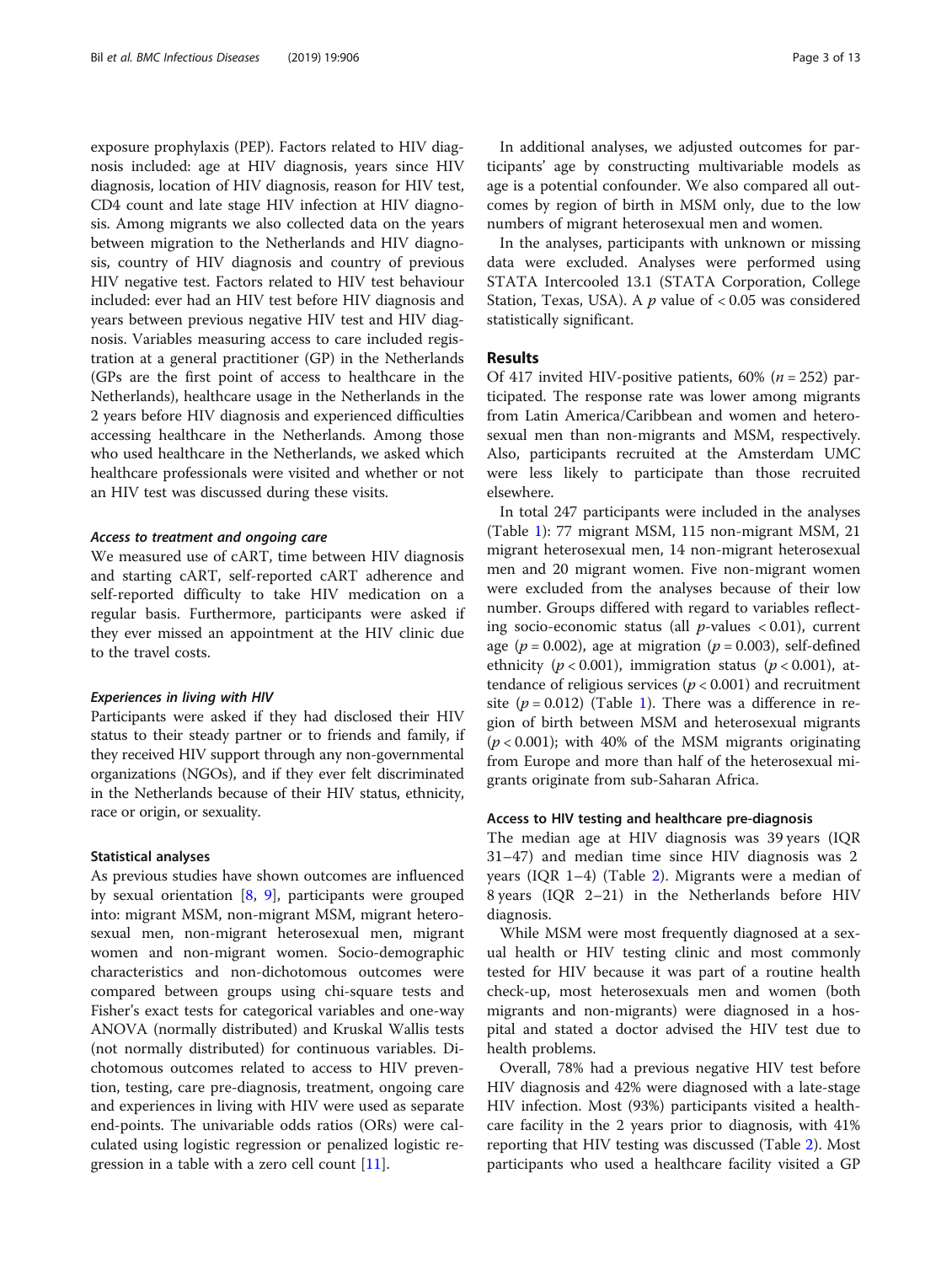<span id="page-3-0"></span>

| Table 1 Socio-demographic characteristics and migration history of Dutch aMASE-study participants (n = 247), 2013-2015 |               |                |                          |                 |                              |                    |               |                          |               |                              |                            |              |                      |
|------------------------------------------------------------------------------------------------------------------------|---------------|----------------|--------------------------|-----------------|------------------------------|--------------------|---------------|--------------------------|---------------|------------------------------|----------------------------|--------------|----------------------|
|                                                                                                                        | Total         |                | Migrant MSM              |                 | Non-migrant MSM              |                    |               | Migrant heterosexual men |               | Non-migrant heterosexual men | Migrant women              |              |                      |
|                                                                                                                        | $(n = 247)$   |                | $(n = 77)$               |                 | $(n = 115)$                  |                    | $(n = 21)$    |                          | $(n = 14)$    |                              | $(n = 20)$                 |              |                      |
|                                                                                                                        | $\lesssim$    | S,             | $\leq$                   | $\%$            | $\lesssim$                   | ℅                  | $\leq$        | ℅                        | $\lesssim$    | ℅                            | $\lesssim$                 | S6           | p-value              |
| Higher educational level (college degree or higher)                                                                    | 107/247       | 43.3           | 33/77                    | 42.9            | 61/115                       | 53.0               | 4/21          | 19.0                     | 6/14          | 42.9                         | 3/20                       | 15.0         | 0.003                |
| Currently working                                                                                                      | 185/246       | 75.2           | 58/77                    | 75.3            | 99/115                       | 86.1               | 10/21         | 47.6                     | 9/14          | 64.3                         | 9/19                       | 47,4         | < 0.001              |
| Lower income level (less than minimum wage)                                                                            | 91/231        | 39.4           | 36/68                    | 52.9            | 16/113                       | 14.2               | 18/19         | 94.7                     | 6/14          | 42.9                         | 15/17                      | 88.2         | 10000                |
| Moderate/severe household hunger in the past 4 weeks                                                                   | 49/244        | 20.1           | 15/74                    | 20.3            | 15/115                       | 13.0               | 9/21          | 42.9                     | 2/14          | 14.3                         | 8/20                       | 40.0         | 0.004                |
| Age (Median, IQR)                                                                                                      | $\frac{4}{3}$ | $33 - 49$      | $\frac{36}{5}$           | $28 - 46$       | 43                           | $36 - 51$          | $45$          | 40-48                    | $\frac{4}{3}$ | $33 - 55$                    | $\mathcal{S}^{\mathbb{C}}$ | $33 - 48$    | 0.002                |
| Years since migration to the Netherlands (Median, IQR)                                                                 | $\supseteq$   | $4 - 23$       | $\infty$                 | $4 - 25$        | $\stackrel{\triangle}{\geq}$ |                    | $\equiv$      | $7 - 15$                 |               | $\lessapprox$                | $\equiv$                   | $4 - 22$     | 0.965                |
| Age at migration to the Netherlands (Median, IQR)                                                                      | 25            | $21 - 33$      | $\overline{\mathcal{A}}$ | $21 - 29$       | $\lessapprox$                |                    | $\frac{1}{2}$ | $26 - 38$                |               | $\lessgtr$                   | $\overline{24}$            | $19 - 39$    | 0.003                |
| Region of birth                                                                                                        |               |                |                          |                 |                              |                    |               |                          |               |                              |                            |              | < 0.001              |
| Sub-Saharan Africa                                                                                                     | 30/118        | 25.4           | 4/77                     | 52              | $\stackrel{\triangle}{\geq}$ |                    | 16/21         | 76.2                     |               | $\lessgtr$                   | 10/20                      | 50.0         |                      |
| Latin America / Caribbean                                                                                              | 27/118        | 22.9           | 19/77                    | 24.7            |                              |                    | 3/21          | 14.3                     |               |                              | 5/20                       | 25.0         |                      |
| Europe                                                                                                                 | 33/118        | 28.0           | 31/77                    | 40.3            |                              |                    | O(2)          | $_{\odot}$               |               |                              | $2/20$                     | 10.0         |                      |
| Other                                                                                                                  | 28/118        | 23.7           | 23/77                    | 29.9            |                              |                    | 2/21          | 9.5                      |               |                              | 3/20                       | 15.0         |                      |
| Self-defined ethnicity                                                                                                 |               |                |                          |                 |                              |                    |               |                          |               |                              |                            |              | < 0.001 <sup>a</sup> |
| European                                                                                                               | 149/245       | 60.80          | 35/76                    | 46.1            | 99/114                       | 86.8               | 0/21          | $_{\odot}$               | 12/14         | 85.7                         | 3/20                       | 15.0         |                      |
| Other                                                                                                                  | 96/245        | 39.20          | 41/76                    | 54.0            | 15/114                       | 13.2               | 21/21         | 100.0                    | 2/14          | 14.3                         | 17/20                      | 85.0         |                      |
| African                                                                                                                | 32/245        | 13.10          | 4/76                     | 53              | $1/114$                      | $\overline{0}$     | 17/21         | 81.0                     | 0/14          | $_{\odot}$                   | 10/20                      | 50.0         |                      |
| American                                                                                                               | 6/245         | 2.40           | 3/76                     | 3.9             | 0/114                        | $_{\odot}$         | O(2)          | $_{\odot}$               | O/14          | $_{\odot}$                   | 3/20                       | 15.0         |                      |
| Asian                                                                                                                  | 17/245        | 6.90           | 10/76                    | 13.2            | 3/114                        | 2.6                | 1/21          | 4.8                      | 1/14          | $\overline{\Sigma}$          | 2/20                       | 10.0         |                      |
| Mixed                                                                                                                  | 20/245        | 8.20           | 10/76                    | 13.2            | 7/114                        | $\overline{\circ}$ | 1/21          | $4.8$                    | O/14          | $_{\odot}$                   | 2/20                       | 10.0         |                      |
| Latin America / Caribbean                                                                                              | 13/245        | 5.30           | 9/76                     | 11.8            | 3/114                        | 2.6                | 0/21          | $_{\odot}$               | 1/14          | $\Xi$                        | 0/20                       | $_{\odot}$   |                      |
| Middle Eastem                                                                                                          | 8/245         | 3.30           | 5/76                     | 6.6             | $1/114$                      | $\overline{0}$     | 2/21          | 9.5                      | O/14          | $_{\odot}$                   | 0/20                       | $\rm ^{0.0}$ |                      |
| Immigration status                                                                                                     |               |                |                          |                 |                              |                    |               |                          |               |                              |                            |              | < 0.001              |
| Permanent residency permit                                                                                             | 84/108        | 77.8           | 63/72                    | 87.5            | $\lessapprox$                |                    | 61/6          | 47.4                     |               | $\lessgtr$                   | 12/17                      | 70.6         |                      |
| Temporary residency permit                                                                                             | 16/108        | 14.8           | 8/72                     | $\overline{11}$ |                              |                    | 4/19          | 21.1                     |               |                              | 4/17                       | 23.5         |                      |
| Refugee status / unknown                                                                                               | 8/108         | 74             | 1/72                     | $\overline{14}$ |                              |                    | 6/19          | 31.6                     |               |                              | $1/17$                     | 5.9          |                      |
| Attending religious services at least once a year                                                                      | 74/239        | 31.0           | 23/72                    | 31.9            | 20/115                       | 17.4               | 14/18         | 77.8                     | 2/14          | 14.3                         | 15/20                      | 75.0         | 10000                |
| Recruitment site                                                                                                       |               |                |                          |                 |                              |                    |               |                          |               |                              |                            |              | 0.012                |
| Amsterdam UMC (location AMC), Amsterdam                                                                                | 76/247        | 30.8           | 26/77                    | 33.8            | 30/115                       | 26.1               | 8/21          | 38.1                     | 6/14          | 42.9                         | 6/20                       | 30.0         |                      |
| OLVG, Amsterdam                                                                                                        | 121/247       | 49.0           | 35/77                    | 45.5            | 68/115                       | 59.1               | 10/21         | 47.6                     | 2/14          | 14.3                         | 6/20                       | 30.0         |                      |
| Haaglanden Medisch Centrum, The Hague                                                                                  | 50/247        | 20.2           | 16/77                    | 20.8            | 17/115                       | 14.8               | 3/21          | 14.3                     | 6/14          | 42.9                         | 8/20                       | 40.0         |                      |
| MSM men who have sex with men, IQR interquartile range, NA                                                             |               | Not applicable |                          |                 |                              |                    |               |                          |               |                              |                            |              |                      |

wow men wino nave sex with men, ven interparation is<br><sup>a</sup> p-value for difference between European and Other p-value for difference between European and Other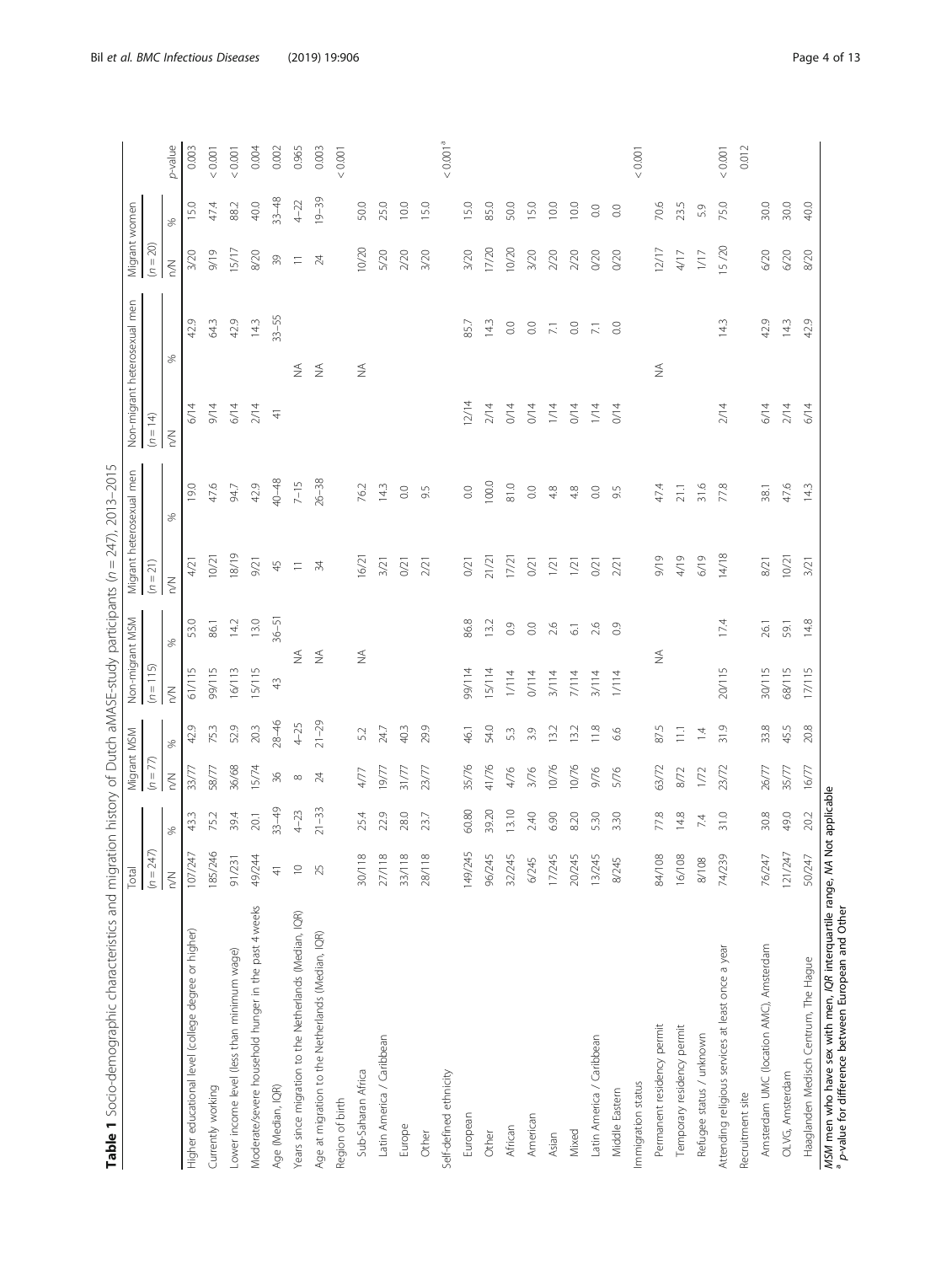|                                                                                                  | Total        |           |            | Migrant MSM    | Non-migrant<br><b>MSM</b> |           | Migrant<br>men | heterosexual | men        | Non-migrant<br>heterosexual | Migrant<br>women |             |                                             |
|--------------------------------------------------------------------------------------------------|--------------|-----------|------------|----------------|---------------------------|-----------|----------------|--------------|------------|-----------------------------|------------------|-------------|---------------------------------------------|
|                                                                                                  | $(n = 247)$  |           | $(n = 77)$ |                | $(n = 115)$               |           | $(n = 21)$     |              | $(n = 14)$ |                             | $(n = 20)$       |             |                                             |
|                                                                                                  | n            | %         | n.         | %              | n.                        | %         | n.             | %            | n.         | %                           | n.               | $\%$        | $p$ -value <sup><math>\epsilon</math></sup> |
| Age (years) at HIV diagnosis<br>(Median, IQR) <sup>b</sup>                                       | 39           | $31 - 47$ | 34         | $26 - 44$      | 41                        | $33 - 49$ | 42             | $38 - 47$    | 38         | $32 - 50$                   | 37               | $30 - 46$   | 0.006                                       |
| Years since HIV diagnosis (Median,<br>IQR)                                                       | 2            | $1 - 4$   | 2          | $1 - 3$        | 3                         | $1 - 4$   | $\overline{2}$ | $1 - 3$      | 3          | $1 - 4$                     | $\overline{2}$   | $1 - 4$     | 0.046                                       |
| Location of HIV diagnosis                                                                        |              |           |            |                |                           |           |                |              |            |                             |                  |             | $< 0.001$ <sup>c</sup>                      |
| Sexual health clinic / HIV testing<br>clinic                                                     | 103/238 43.3 |           | 42/70      | 60.0           | 52/115                    | 45.2      | 2/19           | 10.5         | 3/14       | 21.4                        | 4/20             | 20.0        |                                             |
| Hospital                                                                                         | 66/238       | 27.7      | 13/70      | 18.6           | 25/115                    | 21.7      | 10/19          | 52.6         | 9/14       | 64.3                        | 9/20             | 45.0        |                                             |
| GP                                                                                               | 57/238       | 23.9      | 12/70      | 17.1           | 34/115                    | 29.6      | 4/19           | 21.1         | 1/14       | 7.1                         | 6/20             | 30.0        |                                             |
| Otherd                                                                                           | 12/238       | 5.0       | 3/70       | 4.3            | 4/115                     | 3.5       | 3/19           | 15.8         | 1/14       | 7.1                         | 1/20             | 5.0         |                                             |
| Reason for HIV test <sup>e</sup>                                                                 |              |           |            |                |                           |           |                |              |            |                             |                  |             |                                             |
| It was part of a routine health<br>checkup                                                       | 89/245       | 36.3      | 30/77 39.0 |                | 51/114                    | 44.7      | 4/21           | 19.1         | 3/13       | 23.1                        | 1/20             | 5.0         |                                             |
| A doctor advised me to test<br>due to health problems                                            | 86/245       | 35.1      | 18/77 23.4 |                | 36/114                    | 31.6      | 13/21          | 61.9         | 5/13       | 38.5                        | 14/20            | 70.0        |                                             |
| I felt I was at risk                                                                             | 48/245       | 19.6      | 22/77      | 28.6           | 21/114                    | 18.4      | 3/21           | 14.3         | 1/13       | 7.7                         | 1/20             | 5.0         |                                             |
| I had sexual contact with someone<br>I knew/thought had HIV                                      | 37/245       | 15.1      | 19/77 24.7 |                | 13/114                    | 11.4      | 0/21           | 0.0          | 3/13       | 23.1                        | 2/20             | 10.0        |                                             |
| Other <sup>t</sup>                                                                               | 16/245       | 6.5       | 3/77       | 3.9            | 5/114                     | 4.4       | 3/21           | 14.3         | 2/13       | 15.4                        | 3/20             | 15.0        |                                             |
| Years between migration to the<br>Netherlands and HIV diagnosis                                  | 8            | $2 - 21$  | 6          | $1 - 22$       |                           | <b>NA</b> | 9              | $4 - 15$     |            | <b>NA</b>                   | 10               | $2 - 19$    | 0.911                                       |
| Country of HIV diagnosis                                                                         |              |           |            |                |                           |           |                |              |            |                             |                  |             | 0.696                                       |
| The Netherlands                                                                                  | 109/118 92.4 |           | 70/77      | 90.9           |                           | <b>NA</b> | 19/21          | 90.5         |            | <b>NA</b>                   | 20/20            | 100.0       |                                             |
| Country of birth                                                                                 | 7/118        | 5.9       | 5/77       | 6.5            |                           |           | 2/21           | 9.5          |            |                             | 0/20             | 0.0         |                                             |
| Other country                                                                                    | 2/118        | 1.7       | 2/77       | 2.6            |                           |           | 0/21           | 0.0          |            |                             | 0/20             | 0.0         |                                             |
| CD4 cell count (cells/mm <sup>3</sup> ) at HIV<br>diagnosis (Median, IQR) <sup>9</sup>           | 400          | 220-570   | 430        | $280 -$<br>580 | 475                       | 320-647   | 125            | 40-230 225   |            | $20 - 570$                  | 260              |             | $50 - 430 < 0.001$                          |
| Late-stage HIV infection at HIV<br>diagnosis (AIDS or a CD4 count<br>< 350 cells/mm3)            | 101/239 42.3 |           | 26/74 35.1 |                | 37/112                    | 33.0      | 17/20 85.0     |              | 10/14 71.4 |                             | 11/19 57.9       |             |                                             |
| Ever had a negative HIV test before 192/247 77.7<br>HIV diagnosis                                |              |           | 69/77 89.6 |                | 96/115                    | 83.5      | 11/21          | 52.4         | 4/14       | 28.6                        | 12/20 60.0       |             |                                             |
| Years between previous negative<br>HIV test and HIV diagnosis<br>(Median, IQR)h,i                | 2            | $1 - 4$   | 2          | $1 - 4$        |                           | $0 - 3$   | 6              | $1 - 9$      | 6          | $2 - 11$                    | 5                | $3 - 12$    | 0.002                                       |
| Country of previous HIV negative<br>test                                                         |              |           |            |                |                           |           |                |              |            |                             |                  |             |                                             |
| The Netherlands                                                                                  | 52/86        | 60.5      | 41/66 62.1 |                | <b>NA</b>                 |           | 5/10           | 50.0         | <b>NA</b>  |                             | 6/10             | 60.0        |                                             |
| Another country                                                                                  | 34/86        | 39.5      | 25/66 37.9 |                |                           |           | 5/10           | 50.0         |            |                             | 4/10             | 40.0        |                                             |
| Registered at a GP in the<br>Netherlands                                                         | 241/247 97.6 |           | 73/77 94.8 |                | 115/115 100.0             |           | 19/21 90.5     |              |            | 14/14 100.0                 |                  | 20/20 100.0 |                                             |
| Healthcare usage in the Netherlands<br>2 years before HIV diagnosis                              | 202/217 93.1 |           | 52/56 92.9 |                | 110/115 95.7              |           | 15/17 88.2     |              | 12/14 85.7 |                             | 13/15 86.7       |             |                                             |
| No HIV testing discussed during<br>healthcare attendance in the<br>2 years before HIV diagnosisk | 116/197 58.9 |           | 26/51 51.0 |                | 58/107                    | 54.2      | 11/15 73.3     |              |            | 11/11 100.0                 | 10/13 76.9       |             |                                             |
| Experienced difficulties accessing<br>healthcare in the Netherlands                              | 26/246       | 10.6      | 16/77 20.8 |                | 3/115                     | 2.6       | 3/20           | 15.0         | 0/14       | 0.0                         | 4/20             | 20.0        |                                             |

<span id="page-4-0"></span>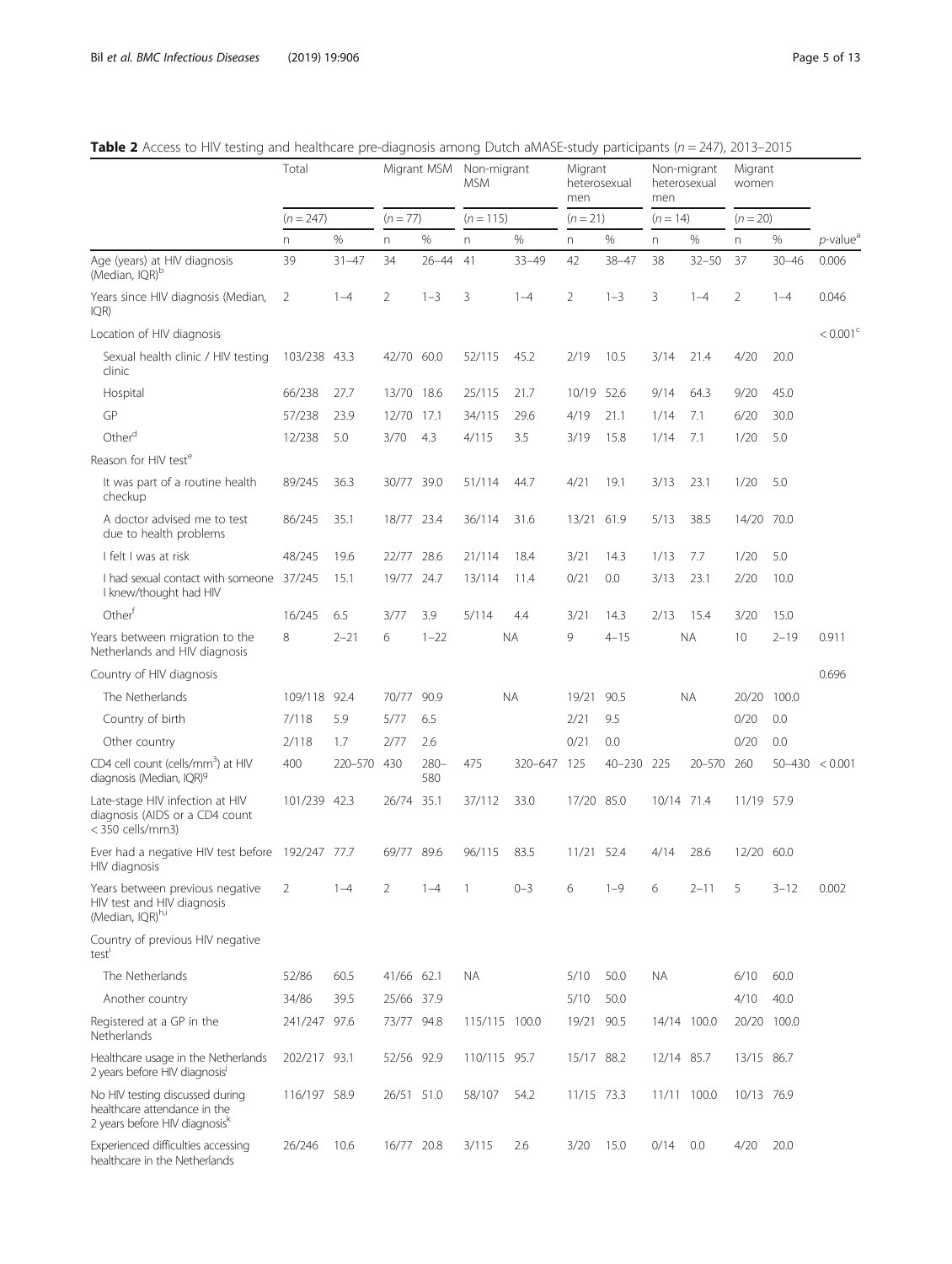|                                                                                               | Total       |      |              | Migrant MSM | Non-migrant<br><b>MSM</b> |       | Migrant<br>men | heterosexual | men        | Non-migrant<br>heterosexual | Migrant<br>women |      |                         |
|-----------------------------------------------------------------------------------------------|-------------|------|--------------|-------------|---------------------------|-------|----------------|--------------|------------|-----------------------------|------------------|------|-------------------------|
|                                                                                               | $(n = 247)$ |      | $(n = 77)$   |             | $(n = 115)$               |       | $(n = 21)$     |              | $(n = 14)$ |                             | $(n = 20)$       |      |                         |
|                                                                                               | n.          | %    | $\mathsf{n}$ | $\%$        | n                         | $\%$  | n              | %            | n          | $\%$                        | n.               | %    | $p$ -value <sup>a</sup> |
| Type of difficulties experienced in accessing<br>healthcare in the Netherlands <sup>e,1</sup> |             |      |              |             |                           |       |                |              |            |                             |                  |      |                         |
| am still unsure of my rights<br>to access healthcare                                          | 10/26       | 38.5 | 5/16         | 31.3        | 0/3                       | 0.0   | 3/3            | 100.0        | 0/0        | 0.0                         | 2/4              | 50.0 |                         |
| Clinic opening hours are<br>inconvenient                                                      | 5/26        | 19.2 | 4/16         | 25.0        | 1/3                       | 33.3  | 0/3            | 0.0          | 0/0        | 0.0                         | 0/4              | 0.0  |                         |
| There are long waiting times<br>for an appointment                                            | 6/26        | 23.1 | 4/16         | 25.0        | 1/3                       | 33.3  | 0/3            | 0.0          | 0/0        | 0.0                         | 1/4              | 25.0 |                         |
| I have difficulty communicating<br>with staff because of language<br>differences              | 8/26        | 30.8 | 3/16         | 18.8        | 0/3                       | 0.0   | 2/3            | 66.7         | 0/0        | 0.0                         | 3/4              | 75.0 |                         |
| Other                                                                                         | 13/26       | 50.0 | 8/16         | 50.0        | 3/3                       | 100.0 | 1/3            | 33.3         | 0/0        | 0.0                         | 1/4              | 25.0 |                         |
| Ever heard of post-exposure<br>prophylaxis (PEP)                                              | 162/245     | 66.1 | 46/77        | 59.7        | 101/113                   | 89.4  | 3/21           | 14.3         | 8/14       | 57.1                        | 4/20             | 20.0 |                         |

**Table 2** Access to HIV testing and healthcare pre-diagnosis among Dutch aMASE-study participants ( $n = 247$ ), 2013–2015 (Continued)

MSM men who have sex with men, IQR interquartile range, GP General Practitioner  $^a$  only p-values are presented for variables not included in Fig. [2](#page-7-0)  $^b$  3 missings

<sup>c</sup> p-value calculated without the other category<br><sup>d</sup> Other includes: antenatal care (n = 3), refugee center (n = 3), fertility clinic (n = 1), dentist (n = 1), self-test (n = 1), medical examination (n = 1), private clin

<sup>2</sup> Total number and percentage exceeds 100% because more than one answer could be given

 $f$  Other reasons are for example: pregnancy, test done without permission of participant, relationship, sexual assault

<sup>9</sup> 8 missings

<sup>h</sup> 56 missings

<sup>i</sup> Only participants were included who had a previous negative HIV test before diagnosis

j Only participants were included who lived in the Netherlands for 2 years or more and who were diagnosed with HIV in the Netherlands

<sup>k</sup> Only participants were included who lived in the Netherlands for 2 years or more, who were diagnosed with HIV in the Netherlands and who had used healthcare in the Netherlands in the previous 2 years before HIV diagnosis

<sup>l</sup> Only participants were included who experienced difficulties accessing healthcare in the Netherlands

and/or dentist; 26% of those who visited a GP, recalled that an HIV test was discussed (Fig. [1](#page-6-0)). The proportion visiting a GP was lower among migrant groups (range 53–65%) than among the non-migrant groups (range  $74-84%$ ) ( $p = 0.009$ ).

In univariable analyses (Fig. [2a](#page-7-0)), having had a previous HIV-negative test was less likely in migrant heterosexual men (OR:0.22, 95%-CI:0.08–0.58), non-migrant heterosexual men (OR:0.09, 95%-CI:0.03–0.29) and migrant women (OR:0.30, 95%-CI:0.11–0.81) than in non-migrant MSM, whereas the difference between migrant (OR:1.65, 95%-CI: 0.70–3.91) and non-migrant MSM was not statistically significant. Also, among those who had an HIV-negative test, the median time between the previous HIV-negative test and HIV diagnosis was significantly longer among all heterosexual men and women than migrant and nonmigrant MSM ( $p = 0.002$ , Table [2\)](#page-4-0). Being diagnosed with a late-stage HIV infection was more likely in migrant heterosexual men (OR:11.49, 95%-CI 3.17–41.69), nonmigrant heterosexual men (OR:5.07, 95%-CI:1.49–17.24) and migrant women (OR:2.79, 95%-CI:1.03–7.52) than non-migrant MSM, whereas this did not differ between migrant (OR:1.10, 95%-CI:0.59–2.04) and non-migrant

MSM. All three migrant groups (MSM [OR:8.62, 95%-CI: 2.61–28.48], heterosexual men [OR:6.43, 95%-CI 1.34– 30.74] and women [OR:8.77, 95%-CI 1.98–38.97]) were more likely to have experienced difficulties accessing healthcare in the Netherlands than non-migrant MSM. Most frequently reported difficulties accessing healthcare in the Netherlands among migrants were uncertainty regarding their right to access healthcare and language barriers (Table [2\)](#page-4-0). Overall, 66% had ever heard of PEP. Migrant MSM (OR:0.18, 95%-CI:0.08–0.37), migrant heterosexual men (OR:0.02, 95%-CI:0.01–0.08), non-migrant heterosexual men (OR:0.16, 95%-CI:0.05–0.53) and migrant women (OR:0.03, 95%-CI:0.01–0.10) were less likely to have heard of PEP than non-migrant MSM. Healthcare usage in the 2 years before HIV diagnosis and the proportion in which an HIV test was discussed during healthcare attendance did not differ significantly between groups.

Comparing outcomes by region of birth and restricting the analyses to MSM, MSM born in sub-Saharan Africa (OR:12.44, 95%-CI:0.98–157.33), another country in Europe (OR:8.96, 95%-CI:2.10–38.28) or in another region (OR: 19.91, 95%-CI:4.75–83.38) were more likely to have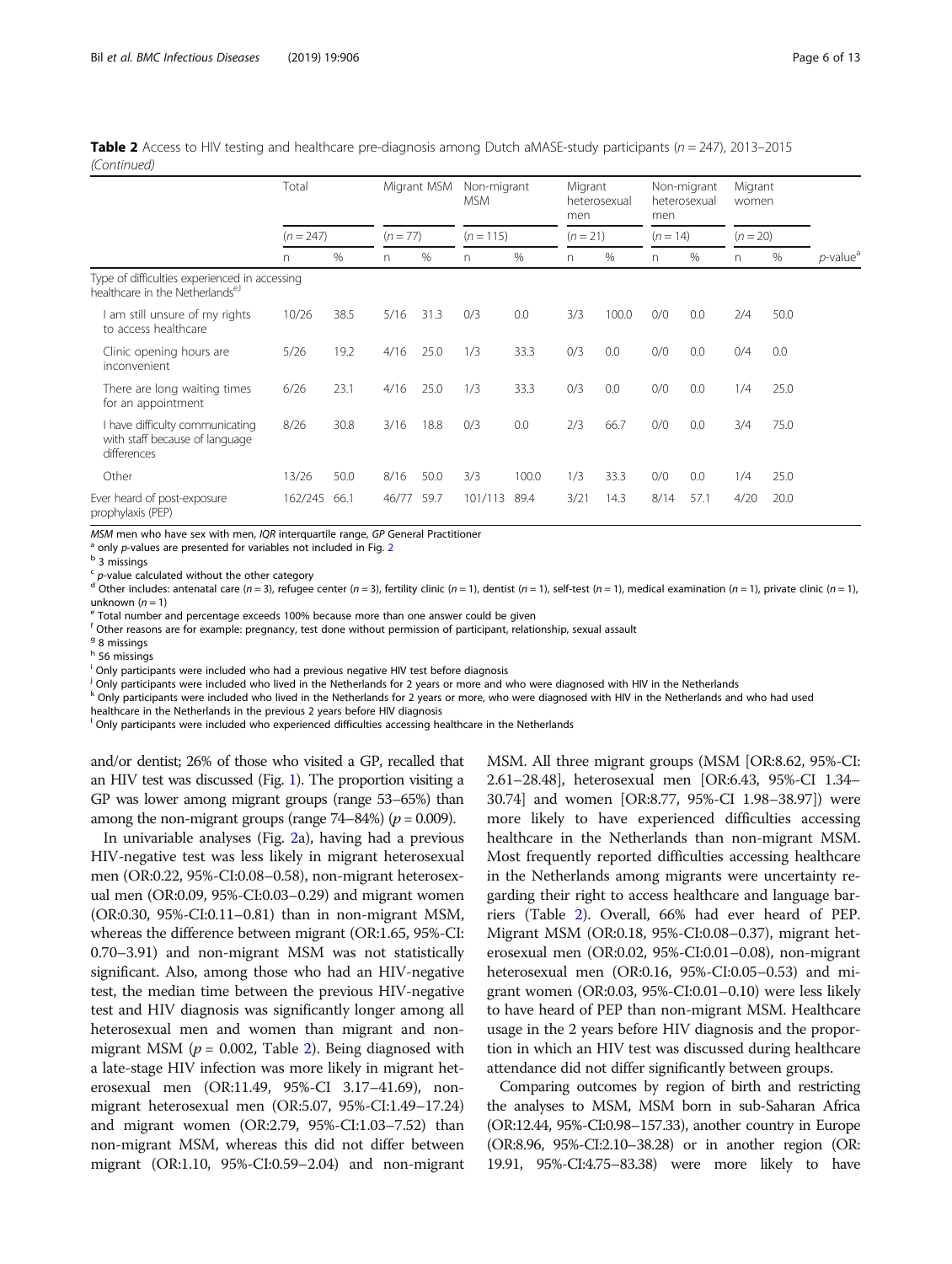<span id="page-6-0"></span>

difficulties accessing healthcare in the Netherlands than non-migrant MSM. Also, MSM born in sub-Saharan Africa (OR:0.12, 95%-CI:0.02–0.92), Latin America/Caribbean (OR:0.13, 95%-CI:0.04–0.39), another country in Europe (OR:0.29, 95%-CI:0.11–0.77) or in another region (OR:0.13, 95%-CI:0.05–0.36) were less likely to have heard of PEP than non-migrant MSM. No significant differences were found in the other outcomes on access to HIV testing and healthcare pre-diagnosis between region of birth among MSM.

# Access to treatment and ongoing HIV care

Overall, 86% of participants reported they were on cART, median time between HIV diagnosis and starting cART was 6 weeks (IQR 3–43). Almost all (98%) reported high cART adherence, 14% found it difficult to take HIV medication on a regular basis; 4% missed appointments at their HIV clinic due to the travel costs (Table [3](#page-8-0)).

In univariable analyses (Fig. [2b](#page-7-0)), migrant heterosexual men (OR:14.44,95%-CI:2.00–104.05) and migrant women (OR:15.27,95%-CI:2.11–110.33) were more likely to have missed appointments at their HIV clinic due to the travel costs than non-migrant MSM. All heterosexual groups were more likely to start cART earlier after their HIV diagnosis than non-migrant and migrant MSM ( $p = 0.002$ , Table [3](#page-8-0)). No significant differences were found in the

other outcomes on access to treatment and ongoing HIV care and there were no significant differences between region of birth among MSM.

# Experiences in living with HIV

Most participants had disclosed their HIV status to their steady partner (94%) and to friends and family (83%) and 23% were in contact with an NGO for HIV support (Table [4\)](#page-8-0). 16% respondents reported experiencing discrimination because of their HIV status. Among migrants, 43% reported discrimination in the Netherlands because of their ethnicity, race or country of origin and 46% of migrant and non-migrant MSM reported discrimination because of their sexuality.

In univariable analyses (Fig. [2c](#page-7-0)), migrant MSM (OR:3.50, 95%-CI:1.52–8.03) and migrant women (OR:4.50, 95%-CI: 1.42–14.29) were more likely to report ever been discriminated in the Netherlands because of their HIV-status than non-migrant MSM. Other outcomes on experiences in living with HIV did not differ significantly between groups.

Comparing outcomes of experiences in living with HIV by region of birth, MSM born in a region other than sub-Saharan Africa, Latin America/Caribbean or Europe were less likely to be in contact with an NGO for HIV support than non-migrant MSM (OR:0.11, 95%-CI:0.39–3.13). MSM born in sub-Saharan Africa (OR:3.50, 95%-CI:0.33– 36.86), Latin-America/Caribbean (OR:1.97,95%-CI:0.49–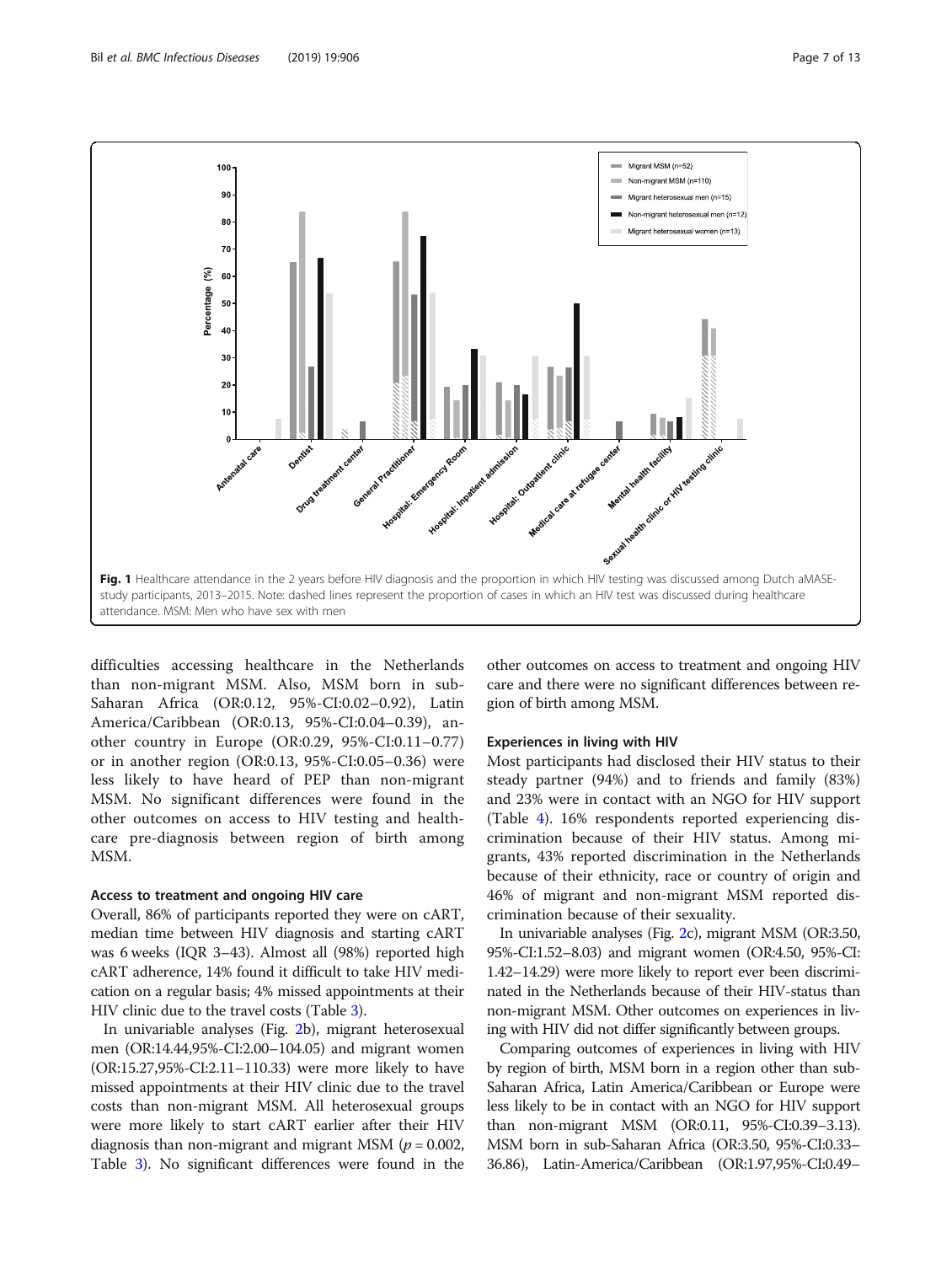<span id="page-7-0"></span>

Fig. 2 Univariable analyses of the relationship between migrant status and sexual orientation and (a) access to testing and healthcare pre HIV diagnosis, (b) access to treatment and ongoing care and (c) experiences in living with HIV among Dutch aMASE-study participants, 2013–2015. MSM: men who have sex with men; PEP: post-exposure prophylaxis; cART: combination antiretroviral therapy; NGO: non-governmental organisation. <sup>a</sup> Only participants were included who lived in the Netherlands for 2 years or more and who were diagnosed with HIV in the Netherlands. <sup>b</sup> Only participants were included who lived in the Netherlands for 2 years or more, who were diagnosed with HIV in the Netherlands and who had used healthcare in the Netherlands in the previous 2 years before HIV diagnosis. <sup>c</sup> Only participants were included who were currently using cART. <sup>d</sup> Only participants were included who had a steady partner. <sup>e</sup> Only MSM were included in this analysis. \*  $p < 0.05$ \*\*  $p < 0.01$  \*\*\*  $p < 0.001$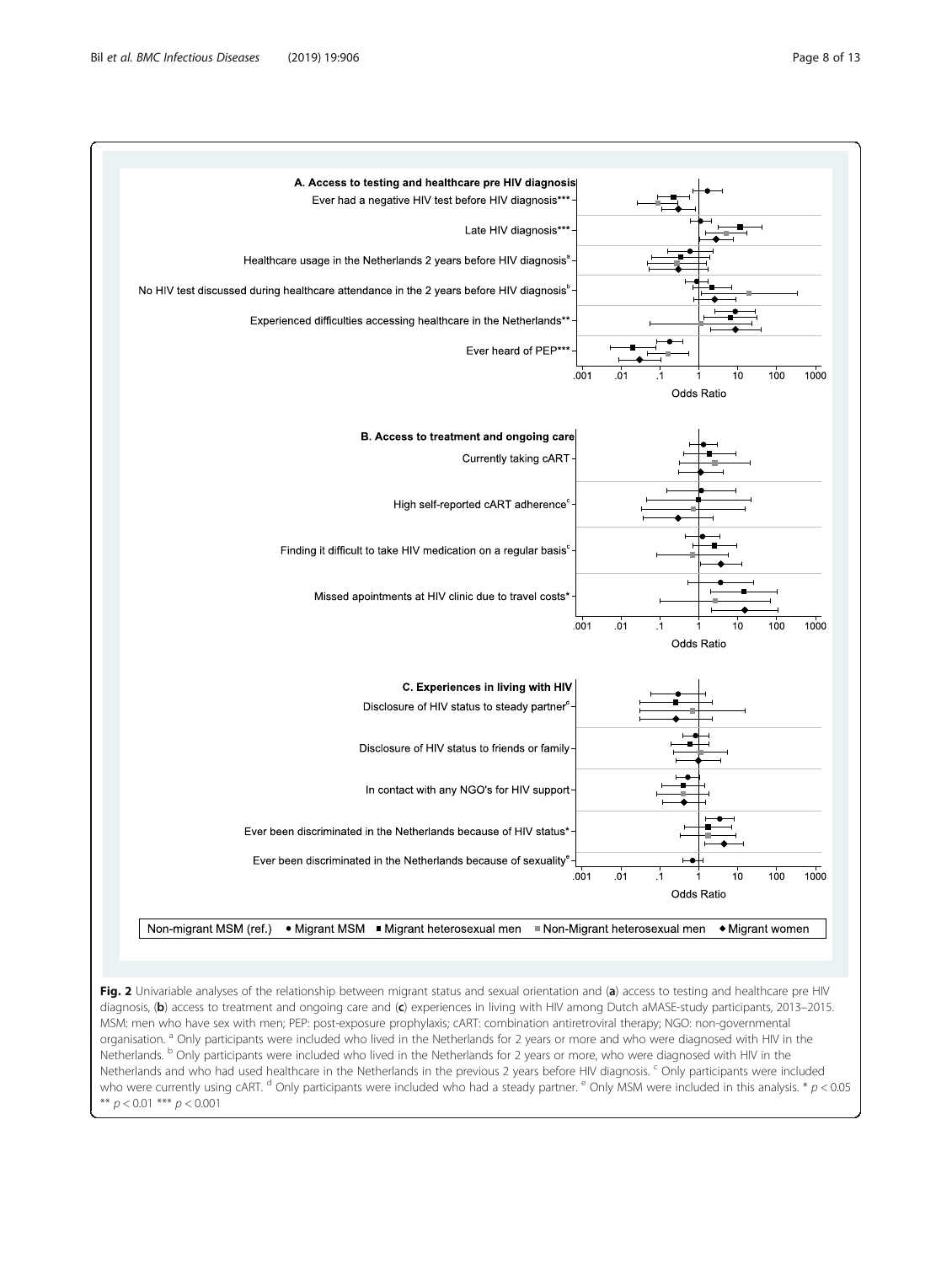<span id="page-8-0"></span>**Table 3** Access to treatment and ongoing HIV care among Dutch aMASE-study participants ( $n = 247$ ), 2013–2015

|                                                                       | Total       |            | Migrant<br><b>MSM</b> |          | Non-migrant<br><b>MSM</b> |          | Migrant<br>heterosexual<br>men |         | Non-migrant<br>heterosexual<br>men |         | Migrant<br>women |          |                         |
|-----------------------------------------------------------------------|-------------|------------|-----------------------|----------|---------------------------|----------|--------------------------------|---------|------------------------------------|---------|------------------|----------|-------------------------|
|                                                                       | $(n = 247)$ |            | $(n = 77)$            |          | $(n = 115)$               |          | $(n = 21)$                     |         | $(n = 14)$                         |         | $(n = 20)$       |          |                         |
|                                                                       | n.          | %          | $\Gamma$              | %        | n                         | $\%$     | n                              | $\%$    | n                                  | %       | n                | %        | $p$ -value <sup>a</sup> |
| Currently taking cART                                                 | 212/247     | 85.8       | 67/77                 | 87.0     | 96/115                    | 83.5     | 19/21                          | 90.5    | 13/14                              | 92.9    | 17/20            | 85.0     |                         |
| Weeks between start cART and HIV<br>diagnosis (Median, IQR)b, c       | 6           | $3 - 43$ 9 |                       | $3 - 31$ | - 7                       | $4 - 59$ | - 3                            | $1 - 7$ | 3                                  | $2 - 7$ | 3                | $2 - 34$ | 0.002                   |
| Reason for no cART use <sup>d</sup>                                   |             |            |                       |          |                           |          |                                |         |                                    |         |                  |          |                         |
| My doctor says I do not need them yet 21/35                           |             | 60.0       | 6/10                  | 60.0     | 12/19                     | 63.2     | 0/2                            | 0.0     | 1/1                                | 100.0   | 2/3              | 66.7     |                         |
| I'm afraid of the side effects                                        | 3/35        | 8.6        | 0/10                  | 0.0      | 2/19                      | 10.5     | 0/2                            | 0.0     | 0/1                                | 0.0     | 1/3              | 33.3     |                         |
| I'm on a treatment break I agreed with<br>my doctor                   | 5/35        | 14.3       | 1/10                  | 10.0     | 4/19                      | 21.1     | 0/2                            | 0.0     | 0/1                                | 0.0     | 0/3              | 0.0      |                         |
| I will start soon/today                                               | 8/35        | 22.9       | 3/10                  | 30.0     | 3/19                      | 15.8     | 2/2                            | 100.0   | 0/1                                | 0.0     | 0/3              | 0.0      |                         |
| I am waiting for approval                                             | 1/35        | 2.9        | 0/10                  | 0.0      | 1/19                      | 5.3      | 0/2                            | 0.0     | 0/1                                | 0.0     | 0/3              | 0.0      |                         |
| High self-reported cART adherenceb, e                                 | 205/209     | 98.1       | 65/66                 | 98.5     | 93/95                     | 97.9     | 18/18                          | 100.0   | 13/13                              | 100.0   | 16/17            | 94.1     |                         |
| Finding it difficult to take HIV medication<br>on a regular basisb, f | 27/191      | 14.1       | 7/53                  | 13.2     | 10/92                     | 10.9     | 4/17                           | 23.5    | 1/13                               | 7.7     | 5/16             | 31.3     |                         |
| Missed appointments at HIV clinic<br>due to the travel costs          | 10/246      | 4.1        | 3/76                  | 3.9      | 1/115                     | 0.9      | 3/21                           | 14.3    | 0/14                               | 0.0     | 3/20             | 15.0     |                         |

MSM men who have sex with men, cART combination antiretroviral therapy, IQR interquartile range  $^{\text{a}}$  only p-values are presented for variables not included in Fig. [2](#page-7-0)<br> $^{\text{b}}$  Only participants were included who were c

 $c$  16 missings

<sup>d</sup> Only participants were included who were not currently using cART. Total number and percentage exceeds 100% because participants could indicate more than one reason

e Measured on a 4-point Likert scale and dichotomized for analyses whereas the answers strongly agree and agree on the statement "I always follow my doctor's instructions about taking my HIV medication" represent high self-reported cART adherence and strongly disagree and disagree represents low self-reported adherence

<sup>f</sup> Measured on a 4-point Likert scale and dichotomized for analyses whereas the answers strongly agree and agree on the statement "I find it difficult to take my HIV medication on a regular basis" represent finding it difficult to take HIV medication on a regular basis and strongly disagree and disagree represents not finding it difficult to take HIV medication on a regular basis

7.93), another country in Europe (OR:4.50, 95%-CI:1.63– 12.42) or another region (OR:3.71, 95%-CI:1.19–11.52) were more likely to have experienced HIV discrimination in the Netherlands than non-migrant MSM, although this effect was not statistically significant for MSM from sub-Saharan Africa and Latin-America/Caribbean. Other

outcomes on experiences in living with HIV did not differ significantly between region of birth among MSM.

When adjusting for age, outcomes on access to testing and healthcare pre-diagnosis, access to treatment and ongoing HIV care and experiences in living with HIV yielded comparable results.

|  |  |  |  |  |  | Table 4 Experiences in living with HIV among Dutch aMASE-study participants (n = 247), 2013–2015 |
|--|--|--|--|--|--|--------------------------------------------------------------------------------------------------|
|--|--|--|--|--|--|--------------------------------------------------------------------------------------------------|

|                                                                                           | Total                   |      | Migrant<br>MSM. |      | Non-migrant<br><b>MSM</b> |      | Migrant  | heterosexual men | Non-migrant<br>heterosexual men |           | Migrant<br>women |      |
|-------------------------------------------------------------------------------------------|-------------------------|------|-----------------|------|---------------------------|------|----------|------------------|---------------------------------|-----------|------------------|------|
|                                                                                           | $(n = 247)$             |      | $(n = 77)$      |      | $(n = 115)$               |      | $(n=21)$ |                  | $(n = 14)$                      |           | $(n = 20)$       |      |
|                                                                                           | n                       | $\%$ | n               | $\%$ | n                         | $\%$ | n        | $\%$             | n                               | $\%$      | n                | $\%$ |
| Disclosure of HIV status to steady partner <sup>d</sup>                                   | 118/126                 | 93.7 | 32/36           | 88.9 | 60/62                     | 96.8 | 9/10     | 90.0             | 8/8                             | 100.0     | 9/10             | 90.0 |
| Disclosure of HIV status to friends or family                                             | 204/246 82.9 63/77 81.8 |      |                 |      | 97/115                    | 84.3 | 16/21    | 76.2             | 12/14                           | 85.7      | 16/19            | 84.2 |
| In contact with any NGO's for HIV support                                                 | 56/246                  |      | 22.7 14/77      | 18.2 | 34/115                    | 29.6 | 3/21     | 14.3             | 2/14                            | 14.3      | 3/20             | 15.0 |
| Ever been discriminated in the Netherlands 40/246<br>because of HIV status                |                         |      | 16.3 19/76      | 25.0 | 10/115                    | 87   | 3/21     | 14.3             | 2/14                            | 14.3      | 6/20             | 30.0 |
| Ever been discriminated in the Netherlands 50/116<br>because of ethnicity, race or origin |                         | 43.1 | 30/76           | 39.5 | NA.                       |      | 9/21     | 42.9             |                                 | <b>NA</b> | 11/19            | 57.9 |
| Ever been discriminated in the Netherlands 88/191<br>because of sexuality                 |                         | 46.1 | 31/76           | 40.8 | 57/115                    | 49.6 |          | <b>NA</b>        |                                 | ΝA        | <b>NA</b>        |      |

 $MSM$  men who have sex with men, NGO non-governmental organization, NA Not applicable a Only participants were included who had a steady partner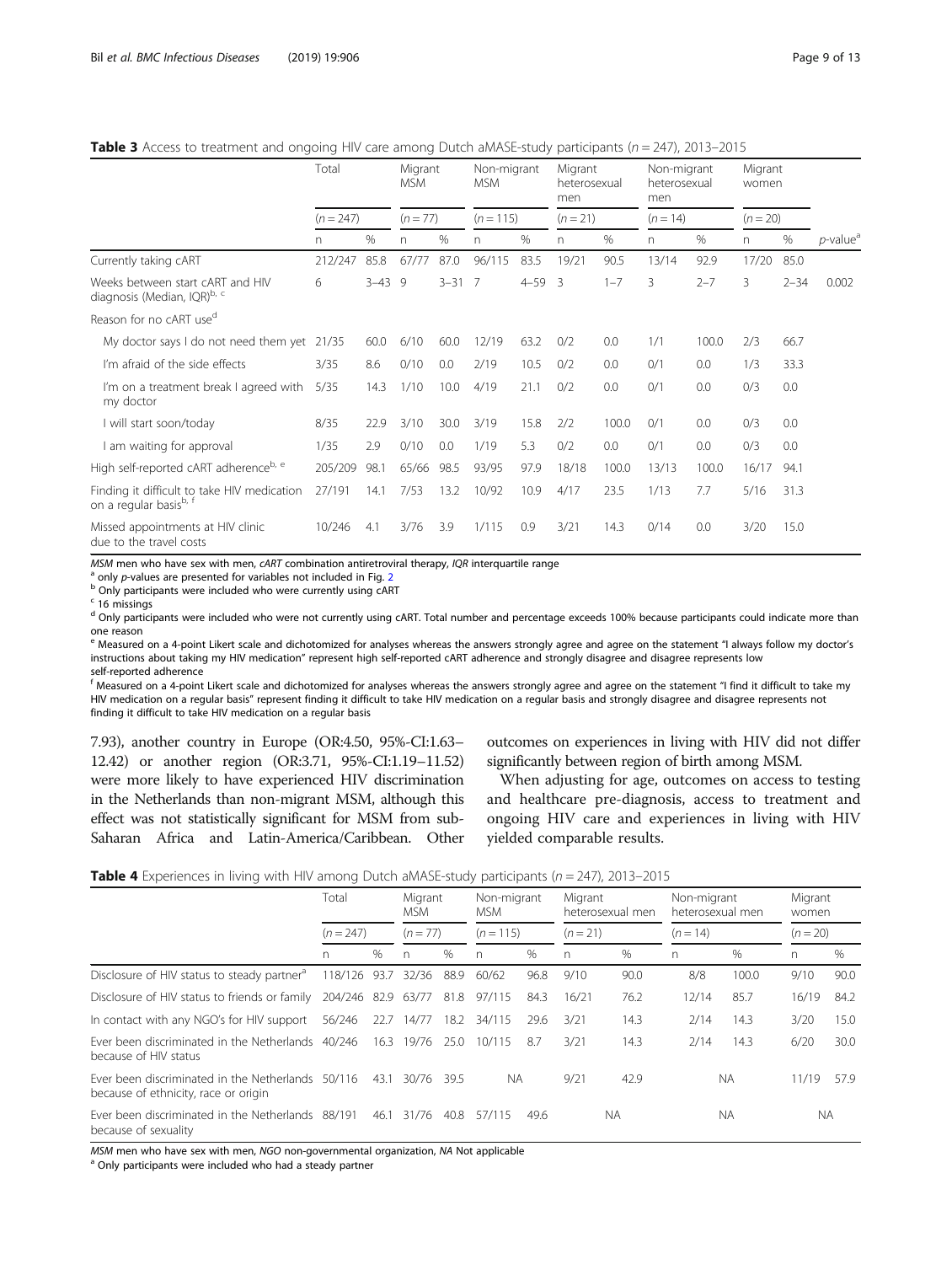# **Discussion**

This study, focusing on migrant and non-migrant persons recently diagnosed with HIV living in the Netherlands, found disparities in access to HIV prevention, testing and care and experience of HIVrelated discrimination by migrant status but also by sexual orientation.

Previous HIV testing and late-stage HIV infection diagnosis did not differ between migrant and nonmigrant MSM. However, migrant and non-migrant heterosexual participants were less likely to have had an HIV test before their HIV diagnosis and were more often diagnosed with a late-stage HIV infection than non-migrant MSM, indicating they are facing barriers in accessing HIV testing services. The finding that almost all participants visited a healthcare facility in the 2 years before HIV diagnosis but only in 40% an HIV test was discussed suggests that testing opportunities are being missed, as has been demonstrated at the European level [[9\]](#page-11-0). In line with our findings, another study in the Netherlands found that HIV testing was often not discussed during GP consultations prior to HIV diagnosis [[12\]](#page-11-0). These data suggest that increased provider-initiated testing, especially at the GP but also during hospital admissions, in dental or mental health facilities, is needed to increase earlier HIV diagnosis, especially among heterosexuals. Provider-initiated HIV testing in such settings is particularly important as data from the aMASE community survey showed that low risk perception is one of the main barriers to HIV testing among both heterosexual migrants and migrant MSM [\[8](#page-11-0)].

Our data show that the majority of migrant (90%) and non-migrant (84%) MSM had a negative HIV test before their HIV diagnosis. However, previous estimations of the aMASE study data showed that a considerable proportion of HIV-positive migrant MSM in Europe and the Netherlands acquired their HIV infection postmigration [\[10\]](#page-11-0). Therefore, improving early access to behavioural and biomedical HIV prevention interventions (i.e., pre- and post exposure prophylaxis [PEP and PrEP]) among HIV-negative migrant MSM is important. As a first step increasing awareness of biomedical interventions among migrant MSM is necessary as we show that PEP awareness was significantly lower among migrant MSM than among non-migrant MSM. The latter might be indicative for lower levels of awareness of PrEP and other HIV prevention strategies, such use of (free) condoms, which we did not measure.

In our study approximately one-fifth of all migrants experienced difficulties accessing healthcare in the Netherlands, which was significantly higher than among non-migrant MSM. Most reported difficulties were uncertainty about entitlement to healthcare and language barriers. These barriers are not specific to HIV-related healthcare services and have been described widely in other studies regarding access to healthcare among migrants [\[13](#page-11-0)]. Although almost all participants were registered at a GP and migrants living with HIV in the Netherlands experience less difficulties accessing healthcare than migrants in some other countries in Europe [\[9](#page-11-0), [14\]](#page-11-0), these structural barriers in the access to care for migrants need to be addressed. In the Netherlands, all residents (including asylum seekers and refugees) are entitled to a basic health insurance package which includes the bulk of essential healthcare (including care provided by a GP), medications and medical aids [\[15\]](#page-11-0). For undocumented migrants who lack the resources to pay for healthcare, systems are in place to reimburse medical costs [\[16](#page-11-0)]. Knowledge about these rights to care should be improved. Also, healthcare systems need to become more migrantfriendly, e.g., overcoming language and cultural barriers in service delivery, improving the culture competencies of health workers and organisations and improving health literacy (i.e., the degree to which an individual has the capacity to obtain, communicate, process, and understand basic health information and services to make appropriate health decisions) [\[13](#page-11-0), [17](#page-11-0), [18](#page-11-0)]. In order to decrease barriers for migrant communities, alternative options for HIV prevention, testing and care besides traditional healthcare settings should also be explored, for example through community outreach, expanding HIV support via NGO's for groups currently not reached, and the use of HIV self-tests [[19](#page-11-0)–[21](#page-11-0)]. As our data show about 75% of heterosexual migrant visited a religious service, partnerships with and community outreach through religious services could be utilized to increase HIV testing.

In regard to access to HIV treatment and care, overall cART usage was high (86%) and, although 14% reported difficulties taking HIV medication on a regular basis, it was encouraging that self-reported cART adherence was high, with no significant differences between groups. However, we found that migrant heterosexual men and women more often reported missing an appointment at their HIV clinic because of travel expenses than nonmigrant MSM. This difference is most likely related to a lower socioeconomic status and these results are consistent with European data  $[8, 9]$  $[8, 9]$  $[8, 9]$  $[8, 9]$ . As missing clinical appointments might lead to suboptimal HIV care and treatment, efforts should be made to discuss the costs of travel with HIV-positive patients not showing up for their appointments and opportunities to overcome such barriers should be explored. Furthermore, we found a high proportion of migrant heterosexual men and migrant women were earning less than minimum wage and experienced moderate/severe household hunger. The potential impact of poverty in this group on access to care and quality of life should be further explored.

Furthermore, our study shows that about a quarter of migrant MSM and migrant women had experienced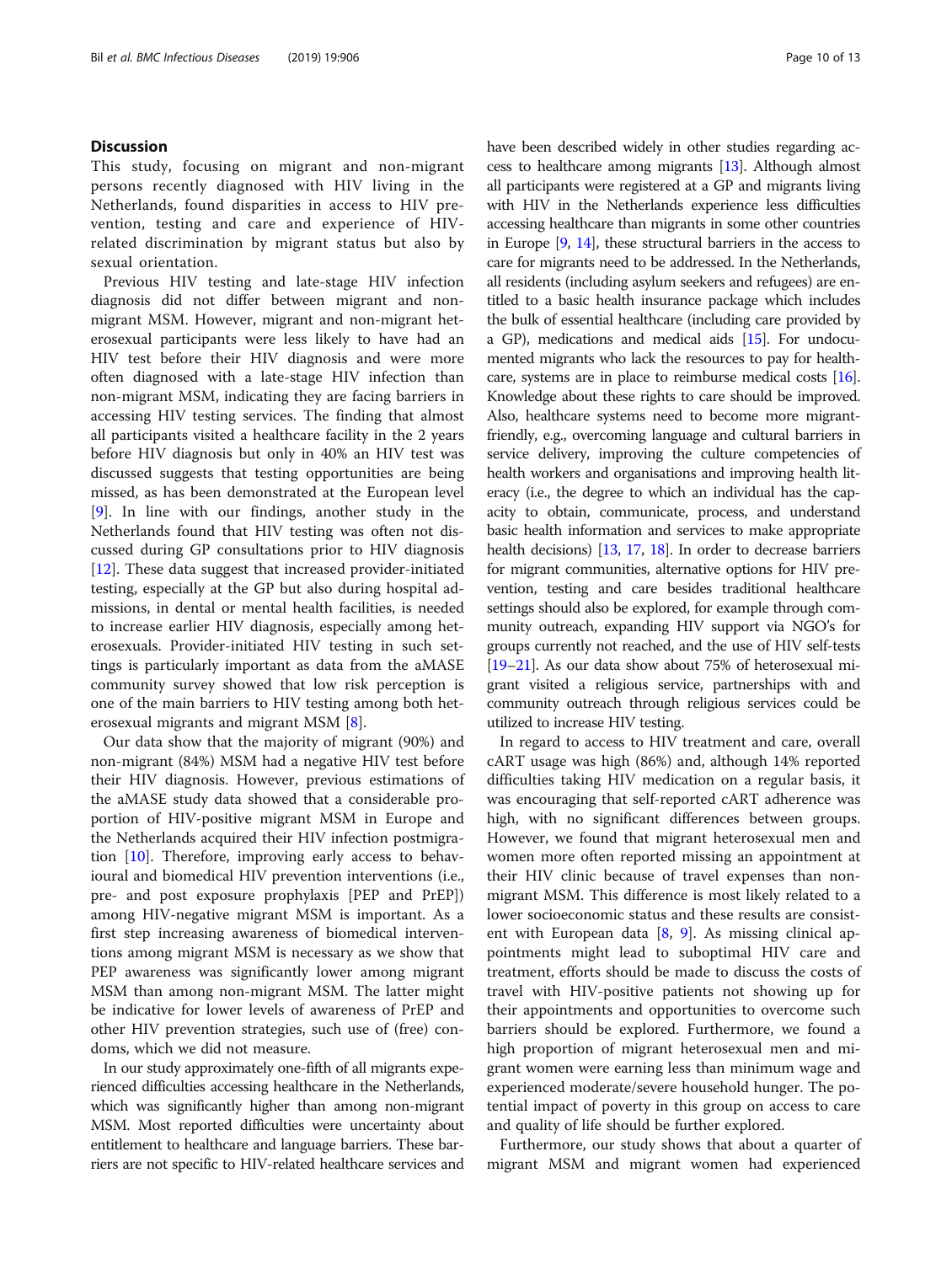HIV discrimination in the Netherlands. Previous studies have shown that HIV stigma and related HIV discrimination is a major barrier to accessing prevention, care, and treatment services and can negatively impact social relationships, the psychological wellbeing of people living with HIV/AIDS and labour participation [[22](#page-12-0)–[28](#page-12-0)]. As we did not ask participants about the context of HIV discrimination, it is unclear if discrimination took place at the structural, individual or community level [\[22,](#page-12-0) [27](#page-12-0)]. As showed that the psychological impact of stigma varies by social setting [\[26](#page-12-0)] and interventions to tackle HIV discrimination differ per setting [[27\]](#page-12-0), collecting data regarding the setting in which HIV discrimination took place in future studies is important in order to develop effective interventions. We also observed high levels of ethnic discrimination among migrants (43%) and, among MSM, high levels of discrimination due to sexuality (46%). These proportions are worrisome and interventions are urgently needed to limit the potential impact on quality of life and access to care.

The main strength of our study is the comparison of a rich set of data between HIV-positive migrants and nonmigrants living in the same country, data not available in many studies evaluating access to services among migrants [[8,](#page-11-0) [9\]](#page-11-0). However, some limitations need to be addressed beside the limitations of the aMASE study described elsewere [\[7,](#page-11-0) [9\]](#page-11-0). First, due to low numbers, non-migrant women were not included in our analyses and therefore we were not able to compare outcomes between migrant and non-migrant women. Second, in our additional analyses we only corrected for age and not for socio-economic characteristics such as educational and income level. The small numbers in our study limited us to perform multivariable analyses in which variables other than age were included. Additionally, variables on socio-economic status were highly collinear with migrant status, making it difficult to tease apart the independent association of migrant status on the various outcomes with respect to socio-economic status. Third, although the survey was comprehensive, detailed information to assess determinants of underlying barriers that limit access to HIV related health services was not possible. Fourth, our results might not be generalizable to other countries/settings as they might serve different populations and migrant groups, and have different health systems. Also, the response rate of a study might affect the generalizability. The response rate in our study was 60%, which is relatively high for a study covering sensitive topics such as HIV, sexuality and discrimination and focussing on migrants. However, there might be selection bias as non-respondent analyses showed that migrants from Latin America/Caribbean and women and heterosexual men were less likely to participate.

# **Conclusions**

In conclusion, we observed disparities in access to and use of HIV-related health services and experiences in living with HIV by migrant status but also by sexual orientation. To make services more accessible and to ensure timely HIV prevention, diagnosis and care, interventions need to be tailored according to the individual. Our data suggests heterosexual men and women may particularly benefit from improved access to HIV testing (e.g. through provider-initiated testing), while migrant MSM may benefit from improved access to HIV prevention interventions (e.g., PrEP).

### Abbreviations

AIDS: Acquired immunodeficiency syndrome; aMASE study: Advancing Migrant Access to health Services in Europe Study; ATHENA HIV cohort database: AIDS Therapy Evaluation in the Netherlands HIV cohort database; cART: Combination antiretroviral therapy; HIV: Human immunodeficiency virus; IQR: Interquartile range; MSM: Men who have sex with men; NGO: Nongovernmental organization; OR: Odds ratio; PEP: Post-exposure prophylaxis; PrEP: Pre-exposure prophylaxis

# Acknowledgements

The authors acknowledge all participants of the aMASE study for their contribution; participating HIV treatment centers (Amsterdam UMC [location AMC], OLVG and Haaglanden Medisch Centrum), Saskia Bogers, Emilia Ric-Doe and Darshni Jhagroe for their help with the recruitment of participants during their research internship at the department of Infectious Diseases Research and Prevention of the Public Health Service of Amsterdam; the ATHENA/SHM Cohort Study for providing participants' HIV clinic data; Anders Boyd for statistical advice and the funders for the financial support.

This study would not be possible without the entire Work Package 14 collaboration. The aMASE study team are: Aerssens A, Aguado M, Alimi B, Álvarez. D, Anagnostou O, Anderson J, Antoniadou A, Arando M, Barberà MJ, Barros H, Barthélemy A, Belda-Ibáñez J, Bertisch B, Bil J, Blanco JR, Block K, Boesecke C, Boura M, Burgos J, Burns FM, Cabo J, Calabuig E, Campbell L, Cardoso O, Claudia W, Clumeck N, Colucci A, Corrao S, Cuellar S, Cunha J, Daikos G, Darling K, del Amo J, del Romero J, Dellot P, Dixneuf M, Domingo P, Dronda F, Ebeling F, Engelhardt A, Engler B, Fakoya I, Farrell J, Fehr J, Feijó M, Fernández E, Fernández García E, Fernandez T, Fortes AL, Fox J, Garcia de Olalla P, García F, Gargalianos-Kakolyris P, Gennotte AF, Germano I, Gilleran G, Gilson R, Goepel S, Gogos HA, Gómez Sirvent JL, Gountas I, Gregg A, Gutiérrez F, Gutierrez MM, Hermans I, Hoeksma K, Iribarren JA, Knobel H, Koulai L, Kourkounti S, La Morté C, LeCompte T, Ledergerber B, Leonidou L, Leyten E, Ligero MC, Lindergard G, Lino S, Lopes MJ, Lopez Lirola A, Louhenapessy M, Lourida G, Luzi AM, Maltez F, Manirankunda L, Martín-Pérez A, Martins L, Masía M, Mateu MG, Meireles P, Mendes A, Metallidis S, Mguni S, Milinkovic A, Miró JM, Mohrmann K, Monge S, Montero M, Mouhebati T, Moutschen M, Müller M, Murphy C, Nöstlinger C, Ocaña I, Okumu-Fransche S, Onwuchekwa G, Ospina JE, Otiko D, Pacheco P, Palacios R, Paparizos V, Papastamopoulos V, Paredes V, Patel N, Pellicer T, Peña A, Petrosillo N, Pinheiro A, Poças J, Portillo A, Post F, Prestileo F, Prestileo T, Prins M, Prins J, Protopapas K, Psichogiou M, Pulido F, Rebollo J, Reiss P, Ribeirinho A, Río I, Robau M, Rockstroh JK, Rodrigues E, Rodríguez M, Sajani C, Salavert M, Salman R, Sanz N, Schuettfort G, Schüttfort G, Schwarze- Zander C, Serrão R, Silva D, Silva V, Silverio P, Skoutelis A, Staehelin C, Stephan C, Stretton C, Styles F, Sutre AF, Taylor S, Teixeira B, Thierfelder C, Touloumi G, Tsachouridou O, Tudor K, Valadas E, van Frankenhuijsen M, Vázquez M, Velasco Arribas M, Vera M, Vinciana P, Volny-Anne A, Voudouri N, Wasmuth JC, Wengenroth C, Wilkins E, Young L, Yurdakul S, Zafra Espinosa T, Zuilhof W, Zuure F.

#### Authors' contributions

JPB interpreted the data, and wrote the draft manuscript. JPB, FRZ and MP designed this study in the Netherlands, and FRZ and MP supervised the analyses and interpretation of the data. FB led the design and implementation of the European aMASE study. DA-dA coordinated the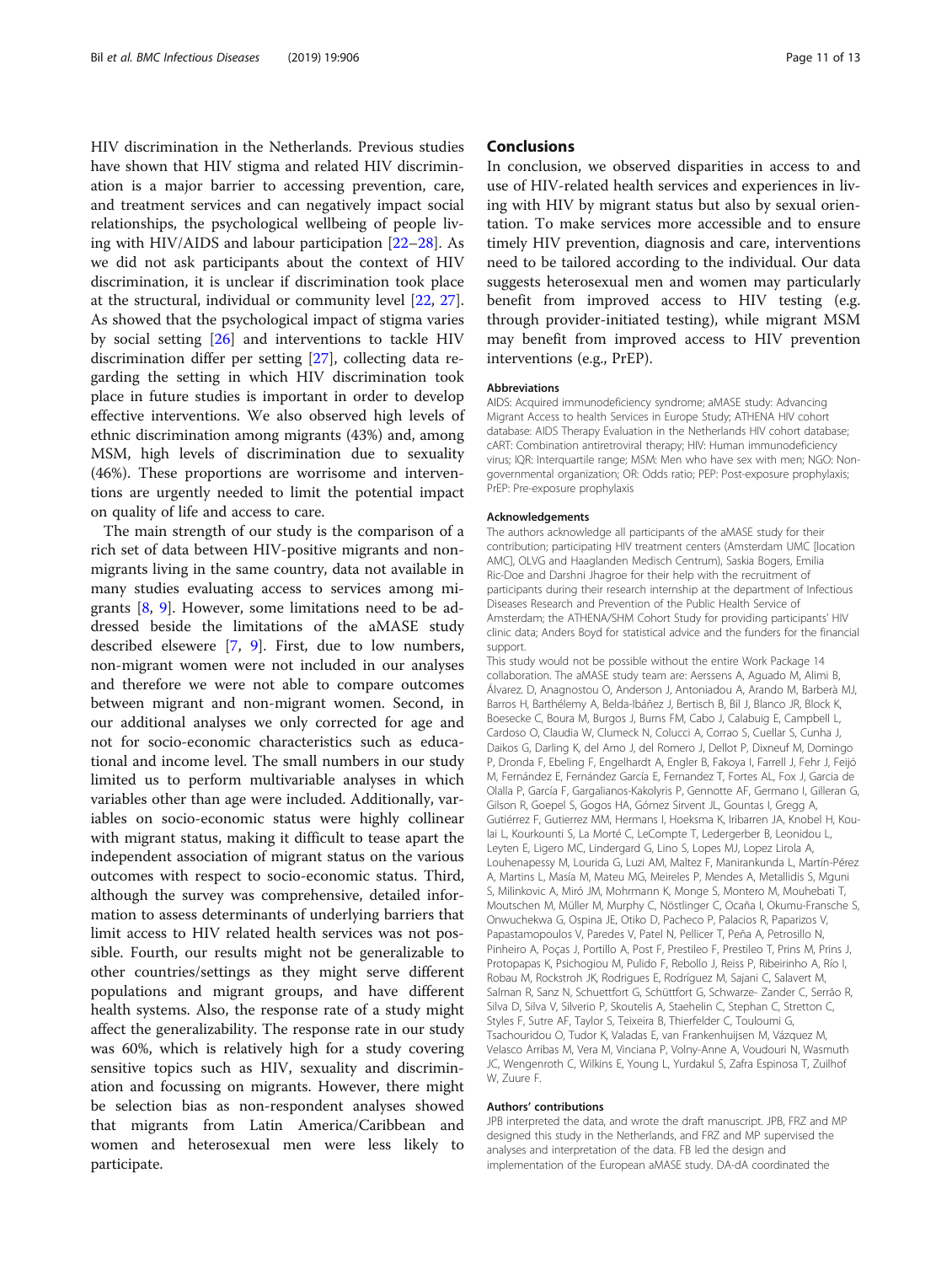<span id="page-11-0"></span>European aMASE study. JMP, KB, EL were the responsible investigators in the three participating HIV outpatient clinics in the Netherlands. AvS provided clinic indicator data from the HIV ATHENA (AIDS Therapy Evaluation in the Netherlands) HIV cohort database. All authors provided substantial contributions to the interpretation of the data and to subsequent drafts and approved the final version of the manuscript.

# Authors' information

Not applicable.

#### Funding

The aMASE study is part of Work Package 14 of EuroCoord, which is funded by the EU's Seventh Framework Programme for research, technological development, and demonstration (under grant no. 260694). Additional funding for the data collection of non-migrants and the analyses of the present study was received from the Public Health Service of Amsterdam's Research and Development Fund (project number 12–29).

The ATHENA database is maintained by Stichting HIV Monitoring and supported by a grant from the Dutch Ministry of Health, Welfare and Sport through the Centre for Infectious Disease Control of the National Institute for Public Health and the Environment.

The funders did not have involvement in study design, data collection, analysis and interpretation, nor in the writing and publication of this article.

#### Availability of data and materials

The data that support the findings of this study are available from the corresponding author ([jbil@ggd.amsterdam.nl\)](mailto:jbil@ggd.amsterdam.nl) and the aMASE study group but restrictions apply to the availability of these data, which were used under license for the current study, and so are not publicly available. Data are however available from the authors upon reasonable request and with permission of the aMASE study group.

#### Ethics approval and consent to participate

The study was submitted to the Ethics Committee of Academic Medical Center in Amsterdam who confirmed that the Medical Research Involving Human Subjects Act (WMO) does not apply to this study and therefore official approval by an Ethics Committee is not required (2013\_137#20131038). Written informed consent was obtained from all participants.

#### Consent for publication

Not applicable.

#### Competing interests

F.R. Zuure worked on projects (partly) funded or sponsored by non-restricted grants from Abbvie, Gilead Sciences, Janssen-Cilag, MSD, Orasure Technologies and Roche Diagnostics. All other authors have no conflict of interest related to this study.

#### Author details

<sup>1</sup>Department of Infectious Diseases Research and Prevention, Public Health Service of Amsterdam, Amsterdam, the Netherlands. <sup>2</sup>Amsterdam Infection and Immunity Institute (AI&II), Amsterdam UMC (location AMC), University of Amsterdam, Amsterdam, the Netherlands. <sup>3</sup>Department of Internal Medicine, Amsterdam UMC (location AMC), University of Amsterdam, Amsterdam, the Netherlands. <sup>4</sup>National Centre for Epidemiology. Instituto de Salud Carlos III, Universidad Complutense de Madrid, Madrid, Spain. <sup>5</sup>Department of Internal Medicine, OLVG, Amsterdam, the Netherlands. <sup>6</sup>Department of Internal Medicine, Haaglanden Medisch Centrum, The Hague, The Netherlands. <sup>7</sup>Stichting HIV Monitoring, Amsterdam, The Netherlands. <sup>8</sup>Institute for Global Health, University College London, London, UK.

# Received: 23 July 2019 Accepted: 13 September 2019 Published online: 29 October 2019

#### References

1. European Centre for Disease Prevention and Control. Migrant health: Epidemiology of HIV and AIDS in migrant communities and ethnic minorities in EU/EEA countries. Stockholm: European Centre for Disease Prevention and Control; 2010.

- 2. European Centre for Disease Prevention and Control. HIV and migrants: Monitoring implementation of the Dublin Declaration on Partnership to Fight HIV/AIDS in Europe and Central Asia: 2017 progress report. Stockholm: European Centre for Disease Prevention and Control; 2017.
- 3. Hernando V, Alvarez-del Arco D, Alejos B, Monge S, Amato-Gauci AJ, Noori T, Pharris A, del Amo J. HIV infection in migrant populations in the European Union and European economic area in 2007-2012: An epidemic on the move. J Acquir Immune Defic Syndr. 2015;70(2):204–11. [https://doi.](https://doi.org/10.1097/QAI.0000000000000717) [org/10.1097/QAI.0000000000000717](https://doi.org/10.1097/QAI.0000000000000717).
- 4. Van Sighem AI, Boender TS, Wit FWNM, Smit C, Matser A, Reiss P. Monitoring Report 2018. Human immunodeficiency virus (HIV) infection in the Netherlands. Amsterdam: Stichting HIV Monitoring; 2018.
- 5. Op de Coul EL, van Sighem A, Brinkman K, van Benthem BH, van der Ende ME, Geerlings S, Reiss P, Cohort ANOH. Factors associated with presenting late or with advanced HIV disease in the Netherlands, 1996–2014: Results from a national observational cohort. BMJ Open. 2016;6(1):e009688. [https://](https://doi.org/10.1136/bmjopen-2015-009688) [doi.org/10.1136/bmjopen-2015-009688.](https://doi.org/10.1136/bmjopen-2015-009688)
- Van Andel E, Been SK, Rokx C, van der Ende ME. Risk factors in an HIV-infected population for refraining from specialist care. AIDS Care. 2016;28(10):1255–60. <https://doi.org/10.1080/09540121.2016.1168914>.
- Fakoya I, Alvarez-Del Arco D, Monge S, Copas AJ, Gennotte AF, Volny-Anne A, Gopel S, Touloumi G, Prins M, Barros H, et al. Advancing Migrant Access to Health Services in Europe (AMASE): Protocol for a cross-sectional study. JMIR Res Protoc. 2016;5(2):e74. <https://doi.org/10.2196/resprot.5085>.
- Fakoya I, Alvarez-Del Arco D, Copas AJ, Teixeira B, Block K, Gennotte AF, Volny-Anne A, Bil JP, Touloumi G, Del Amo J, et al. Factors associated with access to HIV testing and primary care among migrants living in Europe: Cross-sectional survey. JMIR Public Health Surveill. 2017;3(4):e84. [https://doi.](https://doi.org/10.2196/publichealth.7741) [org/10.2196/publichealth.7741](https://doi.org/10.2196/publichealth.7741).
- Fakoya I, Alvarez-Del Arco D, Monge S, Copas AJ, Gennotte AF, Volny-Anne A, Wengenroth C, Touloumi G, Prins M, Barros H, et al. HIV testing history and access to treatment among migrants living with HIV in Europe. J Int AIDS Soc. 2018;21(Suppl 4):e25123. [https://doi.org/10.1002/jia2.25123.](https://doi.org/10.1002/jia2.25123)
- 10. Alvarez-Del Arco D, Fakoya I, Thomadakis C, Pantazis N, Touloumi G, Gennotte AF, Zuure F, Barros H, Staehelin C, Gopel S, et al. High levels of post-migration HIV acquisition within nine European countries. AIDS. 2017. <https://doi.org/10.1097/QAD.0000000000001571>.
- 11. Heinze G, Schemper M. A solution to the problem of separation in logistic regression. Stat Med. 2002;21(16):2409–19. [https://doi.org/10.1002/sim.1047.](https://doi.org/10.1002/sim.1047)
- 12. Joore IK, Geerlings SE, Brinkman K, van Bergen JE, Prins JM. The importance of registration of sexual orientation and recognition of indicator conditions for an adequate HIV risk-assessment. BMC Infect Dis. 2017;17(1):178. [https://](https://doi.org/10.1186/s12879-017-2279-y) [doi.org/10.1186/s12879-017-2279-y](https://doi.org/10.1186/s12879-017-2279-y).
- 13. Rechel B, Mladovsky P, Ingleby D, Mackenbach JP, McKee M. Migration and health in an increasingly diverse Europe. Lancet. 2013;381(9873):1235–45. [https://doi.org/10.1016/S0140-6736\(12\)62086-8.](https://doi.org/10.1016/S0140-6736(12)62086-8)
- 14. Ndumbi P, Del Romero J, Pulido F, Velasco Arribas M, Dronda F, Blanco Ramos JR, Garcia de Olalla P, Ocana I, Belda-Ibanez J, Del Amo J, et al. Barriers to health care services for migrants living with HIV in Spain. Eur J Pub Health. 2018;28(3):451–7. [https://doi.org/10.1093/eurpub/ckx225.](https://doi.org/10.1093/eurpub/ckx225)
- 15. Dutch Ministry of Health, Welfare and Sport: Healthcare in the Netherlands. 2016. Available from: [https://www.government.nl/documents/leaflets/2016/](https://www.government.nl/documents/leaflets/2016/02/09/healthcare-in-the-netherlands) [02/09/healthcare-in-the-netherlands](https://www.government.nl/documents/leaflets/2016/02/09/healthcare-in-the-netherlands) . The Hague. (Accessed 16 Aug 2018).
- 16. CAK regelingen: Regeling onverzekerbare vreemdelingen [Dutch]. 2018. Available at: [https://www.hetcak.nl/zakelijk/regelingen/onverzekerbare](https://www.hetcak.nl/zakelijk/regelingen/onverzekerbare-vreemdelingen)[vreemdelingen.](https://www.hetcak.nl/zakelijk/regelingen/onverzekerbare-vreemdelingen) Accessed 16 Aug 2018.
- 17. Centers for Disease Control and Prevention: Health Literacy. 2016. Available from: <http://www.cdc.gov/healthliteracy/learn/>. Accessed 16 Aug 2018.
- 18. Perazzo J, Reyes D, Webel A. A systematic review of health literacy interventions for people living with HIV. AIDS Behav. 2017;21(3):812–21. <https://doi.org/10.1007/s10461-016-1329-6>.
- 19. World Health Organization. Guidelines on HIV Self-Testing and Partner Notification: Supplement to Consolidated Guidelines on HIV Testing Services. Geneva: World Health Organization; 2016.
- 20. Bil JP, Prins M, Fakoya I, Volny-Anne A, Burns F, Zuure FR. Usage of purchased self-tests for HIV infections among migrants living in the UK, France and the Netherlands: A cross-sectional study. Sex Transm Infect. 2018. <https://doi.org/10.1136/sextrans-2018-053583>.
- 21. Bil JP, Prins M, Stolte IG, Dijkshoorn H, Heijman T, Snijder MB, Davidovich U, Zuure FR. Usage of purchased self-tests for HIV and sexually transmitted infections in Amsterdam, the Netherlands: Results of population-based and serial cross-